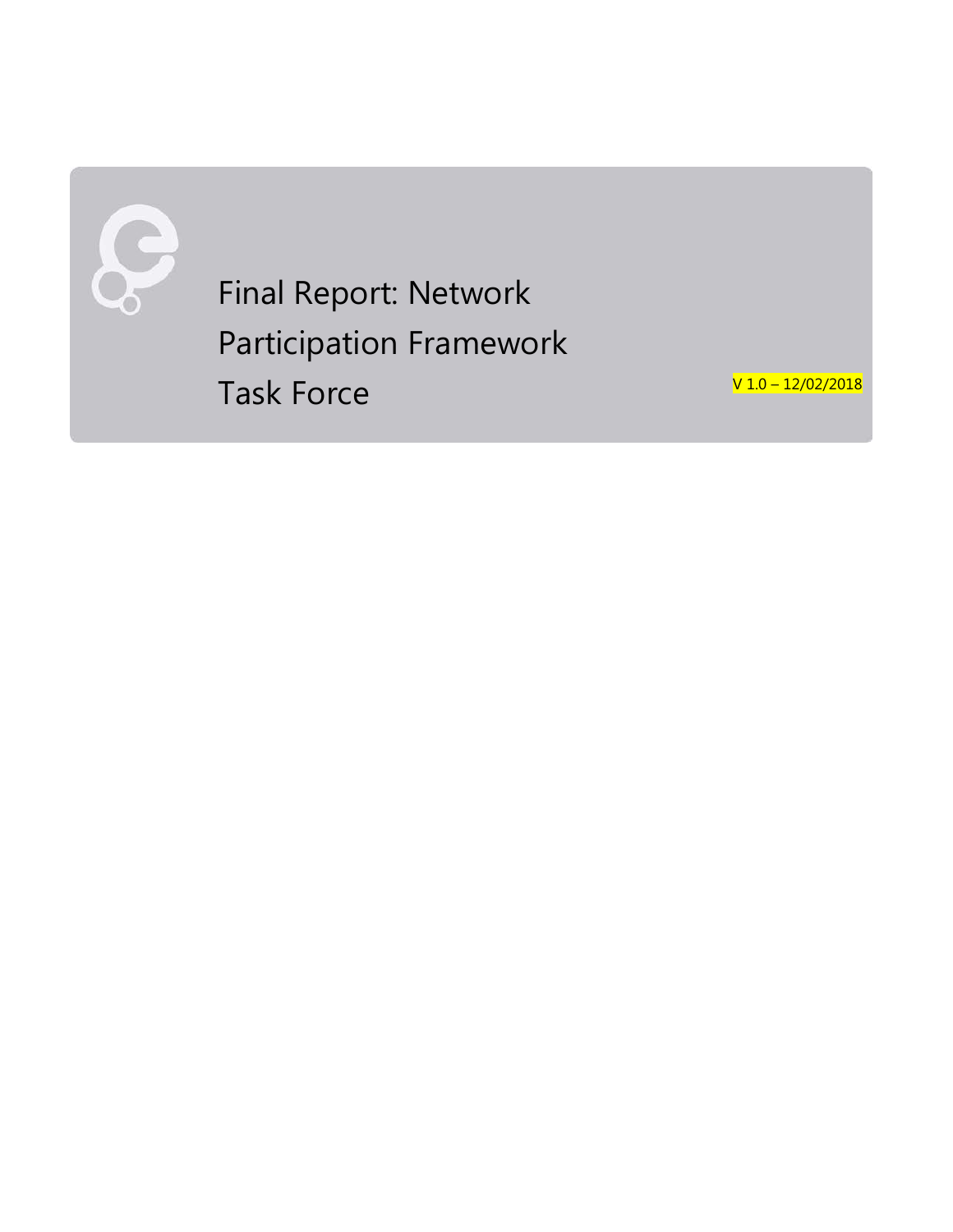

### **TABLE OF CONTENTS**

| 1. Task force participants        | 3                |
|-----------------------------------|------------------|
| 2. Introduction                   | $\boldsymbol{4}$ |
| 3. Activities of the Task Force   | 5                |
| 4. Task Forces evaluation process | 6                |
| 5. Working Groups categorization  | 11               |
| 6. Community structure            | 12               |
| 7. Aggregators                    | 15               |
| 8. MSEG-DCHE                      | 17               |
| 9. Conclusions                    | 18               |
| <b>Appendix 1</b>                 | 19               |
| <b>Appendix 2</b>                 | 23               |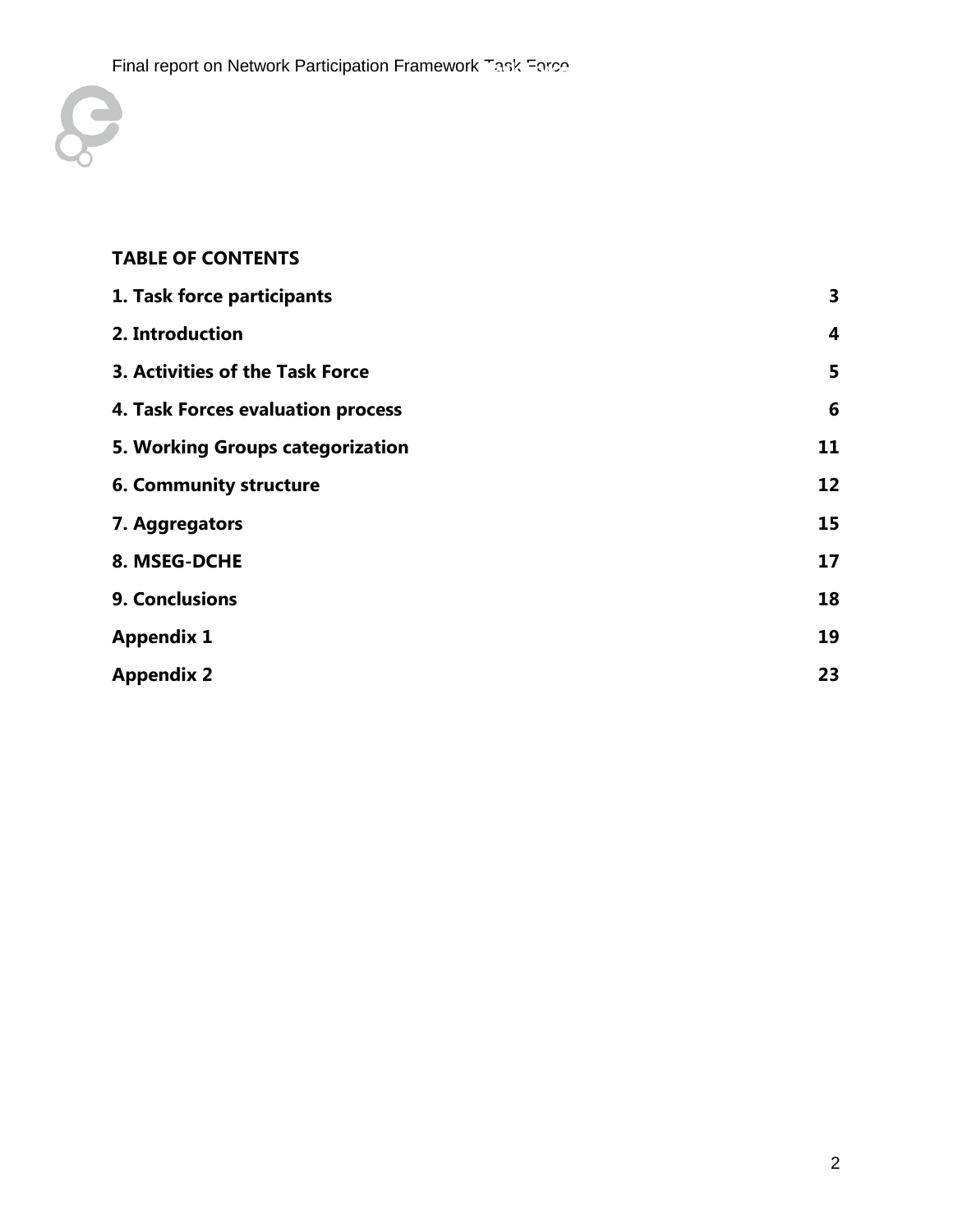## 1. Task force participants

- 1. Marianna Anastasiou (Music Library of Greece of the Friends of Music Society)
- 2. Stephan Bartholmei (DDB German Digital Library)
- 3. Tamara Butigan (National Library of Serbia)
- 4. Valentine Charles (Europeana, Data R&D Coordinator)
- 5. Jill Cousins (Europeana, Executive Director)
- 6. Sergiu Gordea (AIT Austrian Institute of Technology)
- 7. Antoine Isaac (Europeana, R&D Manager)
- 8. Rolf Källman (Digisam, Sweden)
- 9. Zuzana Malicherova (Europeana, Europeana Network Association Coordinator)
- 10. Jef Malliet (Belgian Province of Limburg, Erfgoedplus.be) chair
- 11. Gregory Markus (Netherlands Institute for Sound and Vision)
- 12. Joke van der Leeuw-Roord (Euroclio)
- 13. Gina van der Linden (Europeana, Network & Events Coordinator) support
- 14. Hans van der Linden (Flemish Government. dept. of Culture, Youth and Media)
- 15. Wim van Dongen (National Archives, NLD)
- 16. Victor-Jan Vos (Europeana, Head of Programme & Policy )
- 17. Uldis Zarins (National Library of Latvia)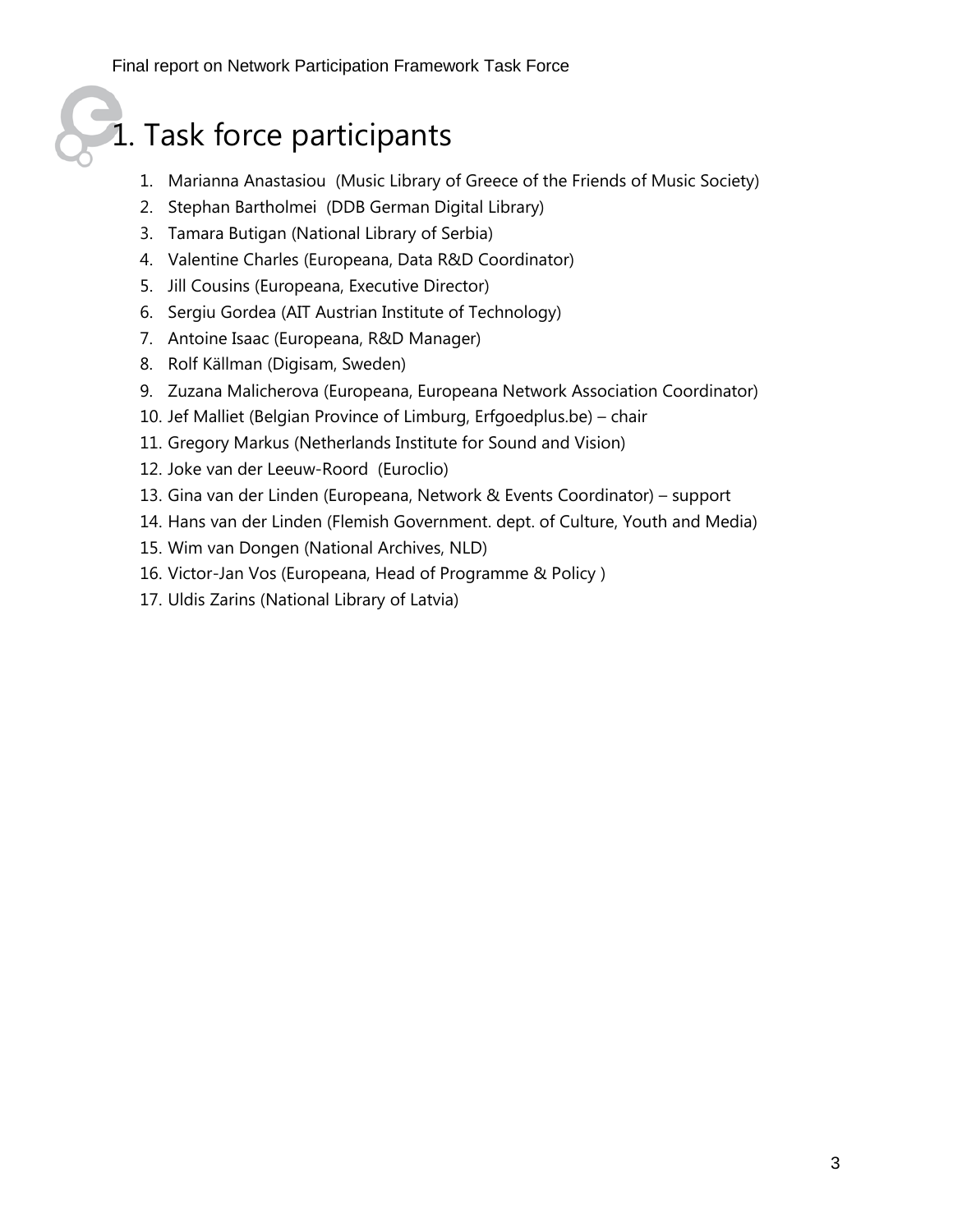# 2. Introduction

One of the important tasks of the Members Council is to encourage Network Association Members to take part in the activities for maintaining and supporting the further development of Europeana. Association Members must feel involved.

The Europeana Network used to be an informal landscape of stakeholders, consortia, institutions or persons that participated in building, maintaining and developing Europeana. The Europeana Network Association was created in 2014 to organize this participation and to improve representation of all interested parties in the decision making process of Europeana Foundation.

Task Forces (mentioned in the Statutes and Bylaws) and Working Groups (in the Bylaws) are currently the instruments for such involvement. However, besides the Task Forces and Working Groups there are many other types of groups that have a history from before the Association was created. Many of them were initiated as project consortia around specific themes of communities with specific interests. Several still remain formally outside of the Association although many of their 'members' are also registered members of the Association. Two ways of contributing to the working of the Association have emerged during the first years of its existence that do not fit the current models of TFs or WGs:

- sub-groups of the Members Council (committees ?) that perform tasks on behalf of the Council itself, such as the Elections Committee or the AGM WG;
- sub-communities of the Network such as the Aggregator Forum, or the Libraries group that should be better integrated within the Association in order to properly participate in the new governance structure of Europeana, with the opportunity to represent the concerns of their own community;

The scope of this TF was to further streamline and consolidate the participation in Europeana activities by Association Members. The Network Participation Framework Task Force had the purpose to explore the situation and to find ways to better integrate all these groups in the activities and work of Europeana and to allow them to properly participate in the decision making processes.

We did this by investigating the experience to date and proposing elements for the 'Participation Framework', which can then be implemented by the Members Council as appropriate.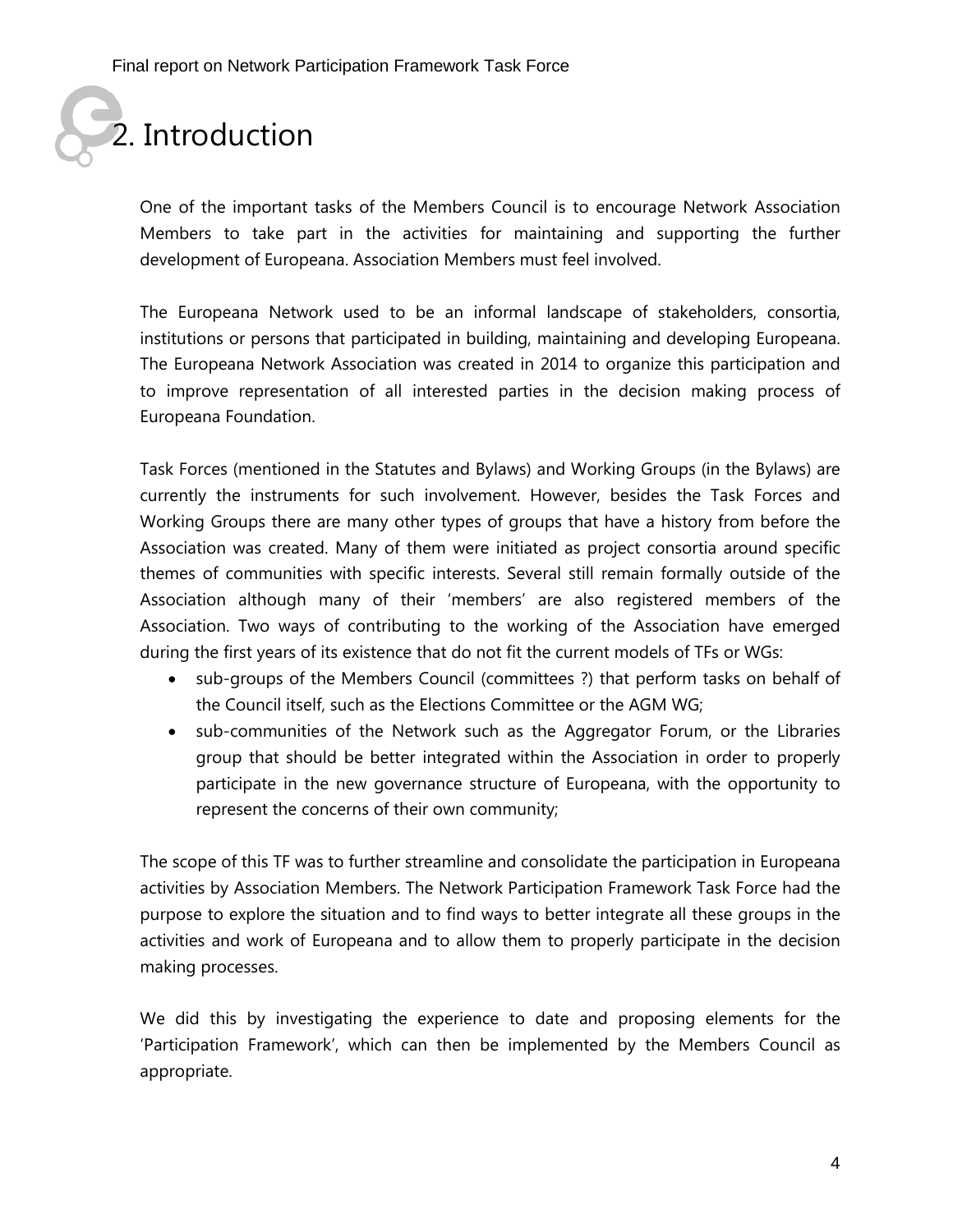## 3. Activities of the Task Force

The TF Network Participation Framework has worked in Basecamp and held several meetings:

- 18 May 2017 (teleconference)
- 7 June 2017 (teleconference)
- 7-8 July 2017 (Copenhagen, annex to Council meeting)
- 18 August 2017 (The Hague)

Initially the goals of the TF were not firmly defined. The purpose was to collect ideas and suggestions for improvement of participation in the Network Association. Five areas were identified during the first meetings where improvements could benefit participation:

- Evaluation process of the Task Forces
- Categorization of Working Groups
- A concept of Communities within the Network Association
- The place of Aggregators in a possible Community structure
- Participation of the Member States and the place of MSEG-DCHE in the ENA

During the lifetime of the TF, several of the suggestions were further discussed and developed in broader environments:

- The Aggregators Forum meeting in Zagreb, 2-3 November 2017
- The ENA Members Council meeting in Milan, 5 December 2017.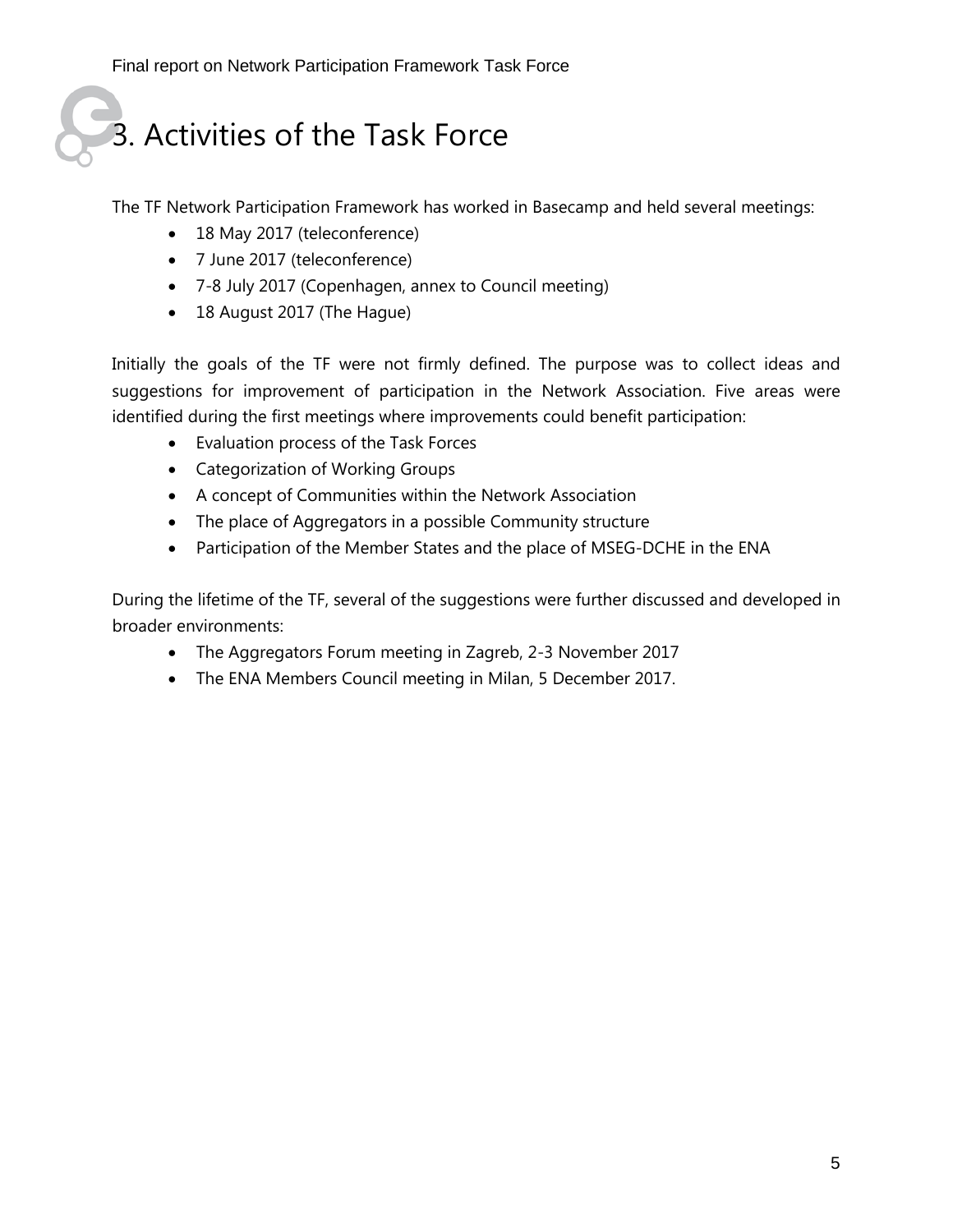# 4. Task Forces evaluation process

The terms of reference of task forces and working groups were developed and are maintained by the Europeana Office (Europeana Foundation). As task forces and working groups they are now tools of the Europeana Network Association, it would be advisable to transfer this responsibility to the Members Council on behalf of the Association, which is already in charge for their evaluation and approval.

Some issues have hindered the approval process for Task Force proposals by the Members Council in the past couple of years.

Fairness, Effectiveness, Efficiency principles should guide the approval process. The stakeholders proposing a task force deserve a fair and objective evaluation, and consequently it is expected that the best task forces get approved and funded.

However, the evaluation is always influenced by the level of knowledge possessed by evaluators on the task force topic. Therefore, subjectivity cannot be eliminated from the evaluation process, but the TF approval process should eliminate as much as possible subjective influences. The task force approval process can be considered effective when it manages to identify the task forces generating the higher impact with regard to the Europeana Business Plan and users' needs.

At the same time, the approval process must be time bound, the response must be delivered to the TF chair or contact person within a reasonable period of time. Therefore, the work associated to the evaluation and approval must be planned carefully and the individual tasks must be completed efficiently.

Issues discussed:

• Topics and expertise: Council Members do not feel familiar with the topic of the proposed TF

The topics addressed by TF proposals are quite heterogeneous and specialized at the same time. Many MC Members are not experts in the work area of a specific TF. In this context, it is a challenge for MC Members to cast their vote, when aiming to take an informed decision.

• Workload: It takes some work / time to understand the proposal and formulate an opinion

Even if the evaluation reports aim at summarizing the strengths and the weaknesses of the TF proposal, the MC Members still need to read the proposal and formulate their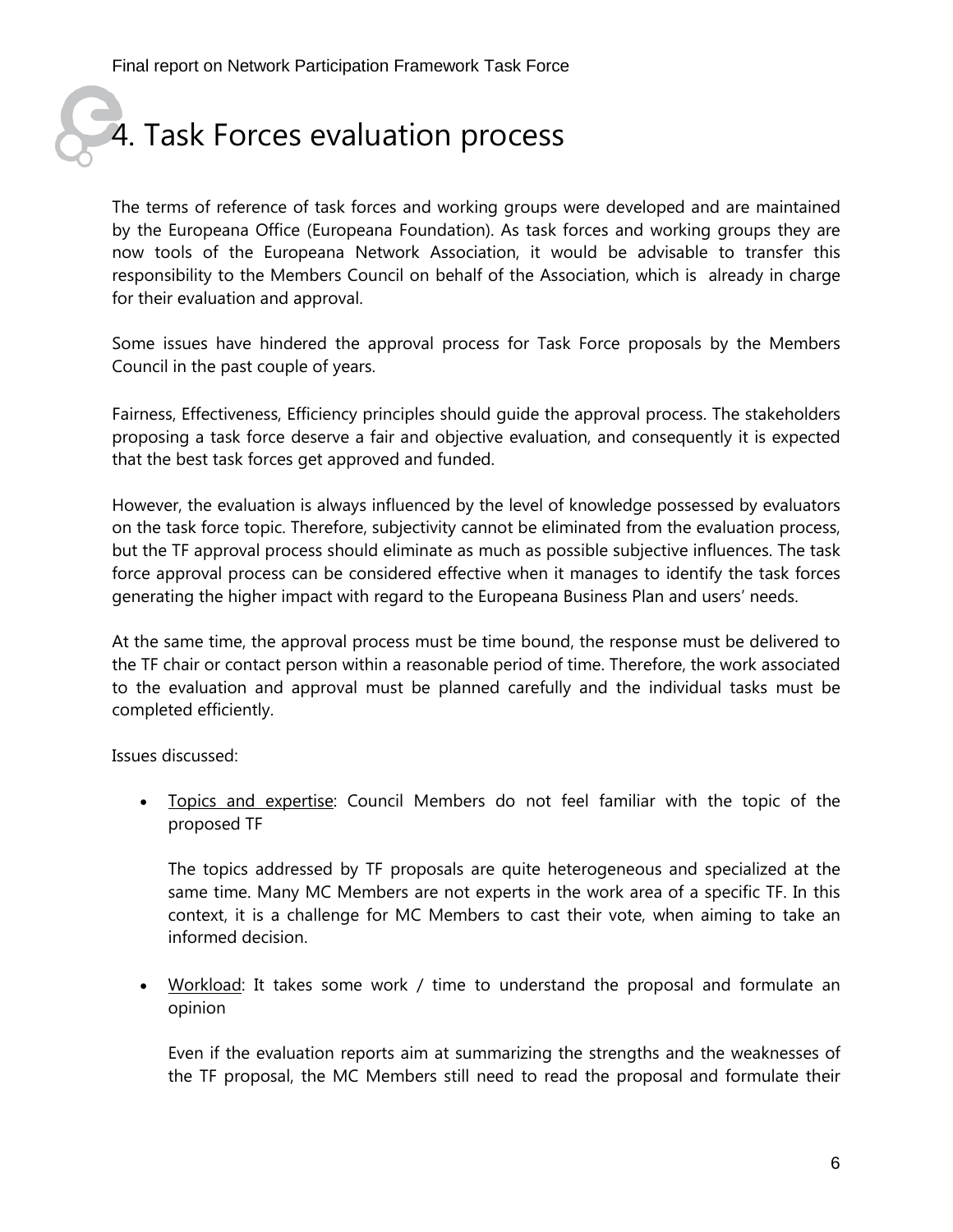

own opinion before casting a vote. Approval of TF proposals is done by voting, and consequently this is also a time bound activity.

• Communication: It is not easy to find the voting form or the description of the proposal

The deliberation over evaluation results (including analyzing their strengths and weaknesses) and the voting process require allocation of significant amounts of time during the MC Meetings. The alternative solution of using online voting offers the possibility to collect feedback from a larger number of Councilors. However, there we encountered issues to ensure the quorum for validating the online voting process.

Approval by online voting allows more feedback from the Councillors. This process could be consolidated at a MC meeting, to get the last votes required or clarify the last doubts. This requires good planning of the process in conjunction with the calendar of MC meetings.

At the moment it is not clear if the issue is related to the online communication mechanisms or if it is related to the difficulty to take a decision. Communication may be improved for a few aspects:

- Some people seem to consider Basecamp messages as less important
- The voting mechanism does not look like an official ballot
- Officialization: The request to vote comes from Europeana Office, it would be better from the Management Board

There may be a need for a voting supervisor in the MB, who can officialize requests for voting.

• TF composition: The evaluation form doesn't include an evaluation of the proposed TF group composition (TF members)

The current evaluation criteria are related to the alignment with the Europeana strategy, but there are currently no criteria defined to evaluate the quality of the TF participants. The quality of the TF group and of the proposal are orthogonal dimensions that should be taken in account in the evaluation process.

Deliverable and timing should be clearly defined. It is hard to judge whether the chairs and participants can really commit to the work.

Europeana Office liaison should be present in the proposal to be approved. Such liaison should be negotiated in advance.

• Voting process: The voting options are not very clear-cut: *Approve / Decline / Approve with adjustments*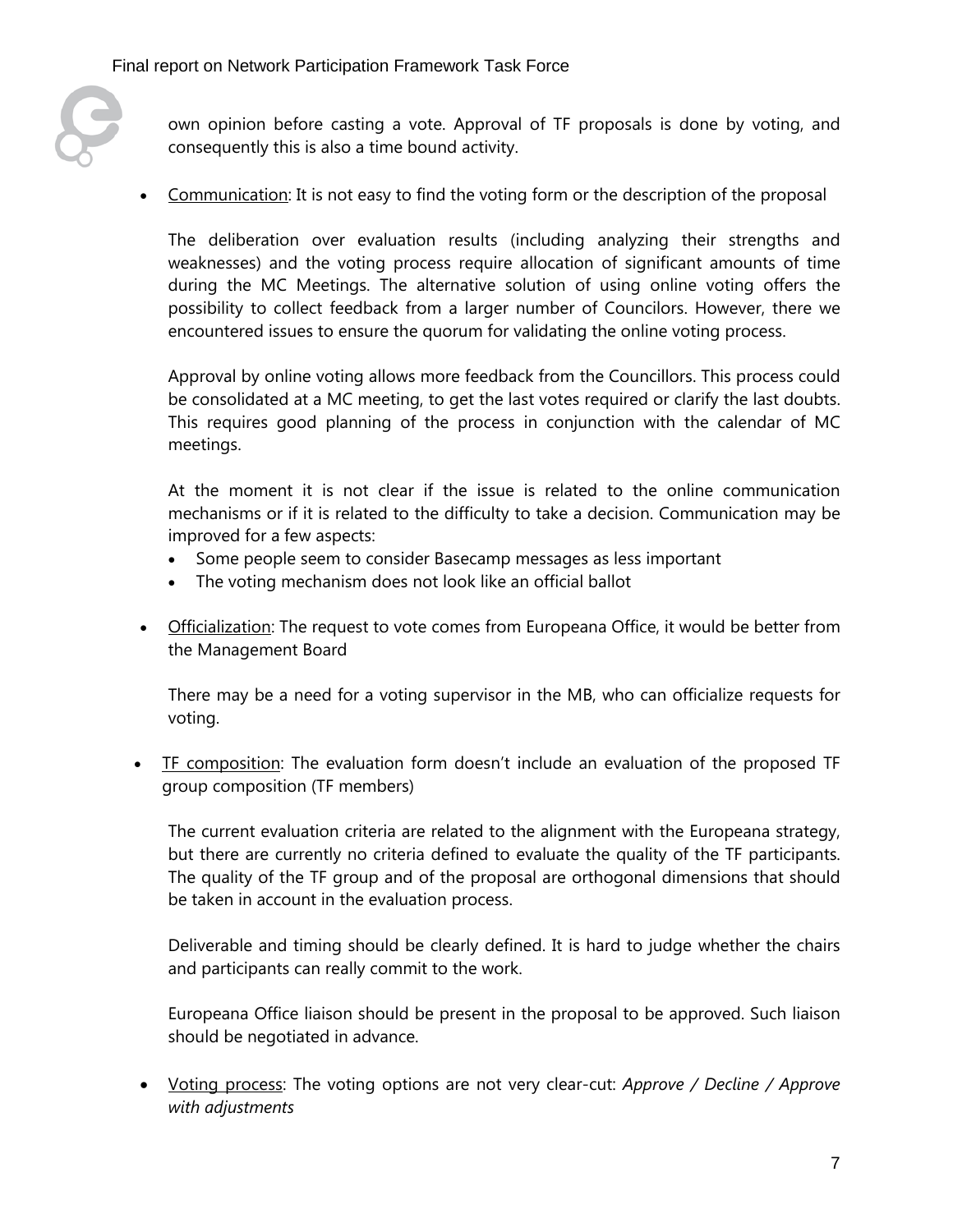

We suggest to change the voting process by adding an *Abstain* option and decide by relative majority + quorum (instead of absolute majority).

It is not clear what 'approve with adjustments' means, and what should be done with the comments from the evaluating Council Members. As is often done for evaluation of journal papers a difference can be made between major or minor adjustments. 'Minor adjustments' then means acceptance, while 'major adjustments' means an invitation to re-submit (i.e. for a second round of evaluation and approval).

• Rejection: There are no clear criteria that would lead to rejection of TFs.

What to do with refused TFs? The motivation of the rejection decision should include feedback and recommendations. Possible further action can be suggested, but each proposal must be considered on its own merits, case by case.

• Budget: It is not clear how the budget interferes with the approval process.

Terms of reference indicate up to 10 Core Members of the TF. There should be place for invited experts in the TF who can participate in the work but cannot claim costs, and eventually cannot cast votes for decisions within the TF.

Terms of reference indicate that 8 to 10 TF can be financed each year. We should ensure that the best ones are financed. A scoring system can be used for ranking TF proposals in an objective way. The funding of a second TF meeting can be made to depend on the submission/approval of the interim report.

The Council does not appear to 'own' the budget for the Task Forces. It would be much clearer if there would be a certain yearly budget at the disposal of the Association for Task Forces and Working Groups.

When reporting, the contribution of the TF/WG members themselves (mostly as time spent) is not considered. It would be good to include an estimation of the added value of the contributed efforts in order to better show the real cost and benefit in Europeana reports.

• Implementation of results: There is no official workflow for how to deal with results of the work from Task Forces. We need to identify what kind of products we can expect and how to go about appropriating them as 'official' Association documents. Then it can be decided how they will be promoted in the Association or with the target audiences.

Implementation of the results can involve various levels:

- o Europeana Foundation
- o Europeana Network Association / Members Council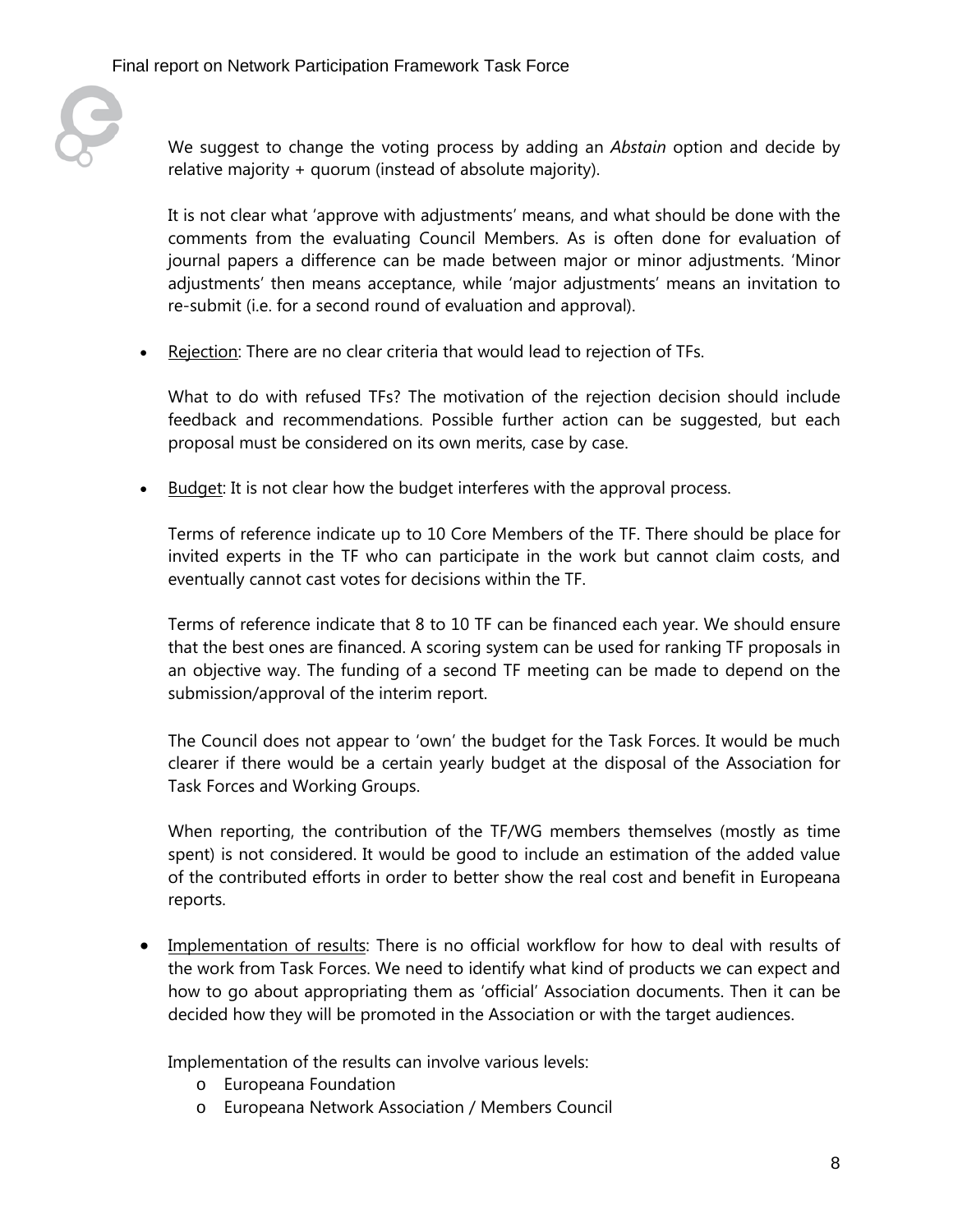

- o Data/content providers
- o Member States

Results can be of a wide variety of types:

- o Governance (e.g. guidelines for improving the strategy, mission, elections, etc.)
- o Dissemination (planning AGM, EuropeanaTech Conference, etc.)
- o Technical (including R&D, guidelines for improving Data Quality, new EDM Profiles, new research directions)
- o Policy making (e.g. Copyright, EC liaison, Member States liaison, etc)

Each TF itself should pay proper attention to the way in which their recommendations can or should be implemented or enforced, including an indication of feasibility. E.g. for a technical TF, participants might expect all the recommendations to be implemented by Europeana which won't always be the case. What the alternatives are to "implementation" is an open question to be answered by the TF itself.

We suggest that results should contain elements that allow evaluating the feasibility of the proposed conclusions and recommendations. The evaluation of the final reports should not so much focus on the content, but should rather look at whether there are sufficient elements to decide on the opportunity or necessity of implementing it.

Summary recommendations for the TF procedure:

- Process definition (move from one step to multistep + handover, terms of reference)
- Evaluation
	- update evaluation criteria:
		- (1) quality of the group (expertise, availability, especially the availability of the chairs). Chair and proposed members (e.g. minimum of 5 persons) should be able to effectively provide the proposed results, eventualy indicate invited experts
		- (2) quality of the proposal (clarity of writing, planning and deliverables). Extend the evaluation form to differentiate between strengths and weaknesses of the task force proposal. Also allow reviewers to make recommendation for additional aspects that should be addressed by the TF
		- (3) relation to existing/past Network activities (state of the art, context of the proposed activities) and current business plan must be expressed explicitly, including targeted community and expected impact
		- (4) appropriate liaison with the Europeana Office and the Council (no TF should be accepted with a blank there)
		- (5) communication channels: people should use Basecamp and commit to regular communication (calls) every X weeks. (Not just by ticking a box, but writing it down: the pain of the commitment must be visible)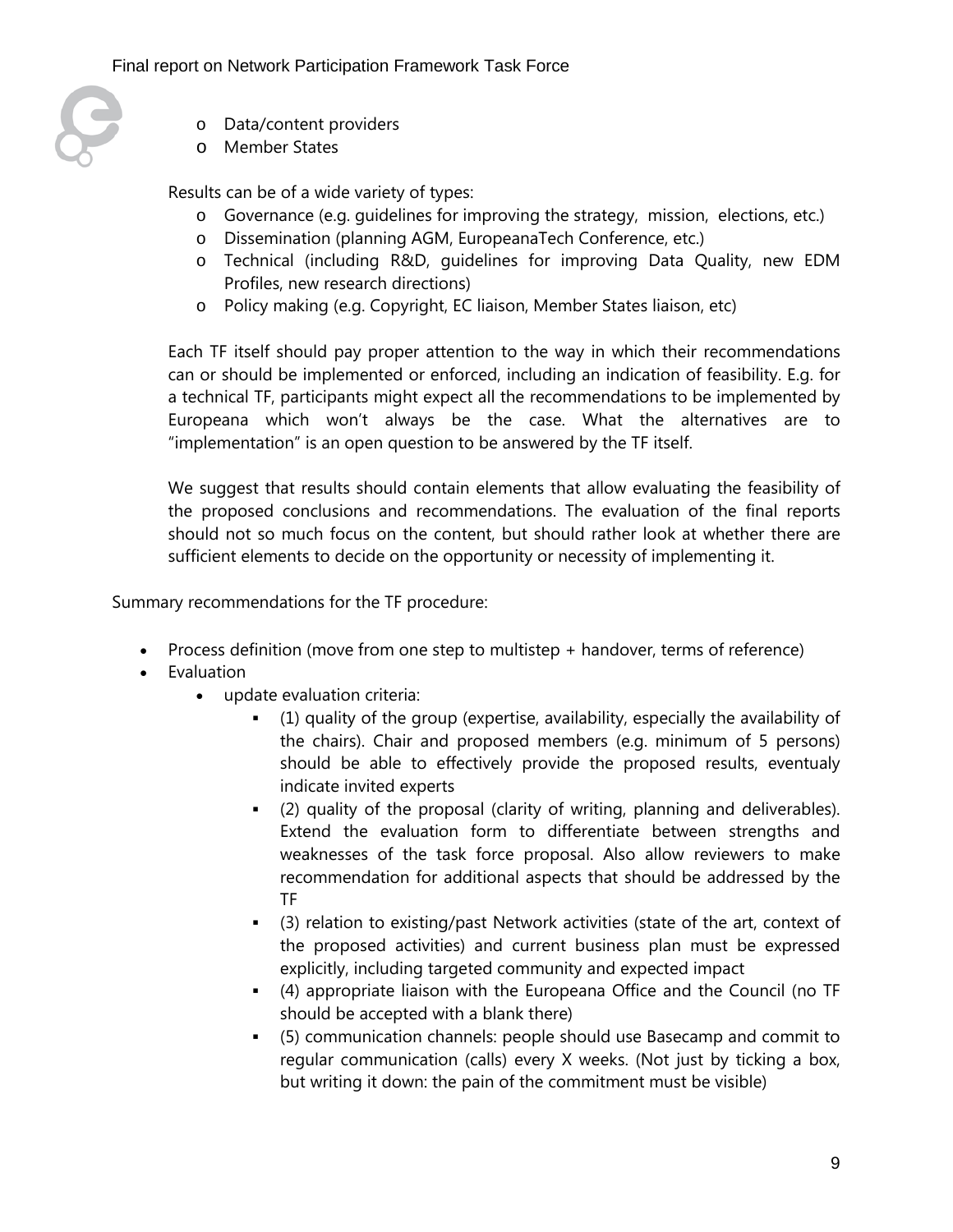- 
- feedback from evaluators and MC Members and (when expertise of MC Members is not sufficient) external experts,
- Evaluation output (meta-evaluator, summary, recommendation clear & formal communication)
- Voting process (abstain option + relative majority + quorum vs. absolute majority + voting obligation). Define the process to be followed in the case of approval with adjustments (second round of (online) voting or verification that all amendments were integrated in the TF description)
- Final decision (budgeting constraints, frequency, scoring)
- Some basic rules for assigning evaluators should be created. Conflicts of interest should be avoided. The nominated evaluators should have the possibility to decline appointment. A meta-evaluator should be appointed, he/she might be asked to present the results of the evaluation. The presentation of the evaluation results can be done in a standard format (e.g. prepare a Powerpoint template),
- TF proposals that are not approved can be encouraged to keep the initiative/community active, by suggesting to re-submit following specific recommendations, or by suggesting alternative actions.

The TF suggests to form a sub-committee of the MC/task force that would be responsible for managing the evaluation process of TF proposals and reports and oversee implementation of the TF Terms of Reference. It would be appointed and have its mandate renewed every year at the first MC meeting, such as e.g. Governance WG. It needs to be formalized and consist of e.g. 3-4 MC members, including one MB member. It would assess quality of the proposals as well as budget spending. The group can be responsible for appointing MC members for evaluation of proposals and timely delivery of the evaluation results. This would create a sense of responsibility and accountability within the MC.

#### Spin-off

The issue of improving the evaluation process and the working of Task Forces was on the agenda of the Members Council meeting of 5 December 2017 in Milan, as a breakout session. The discussion paper and results from the discussions are in **Appendix 1** at the end of this document.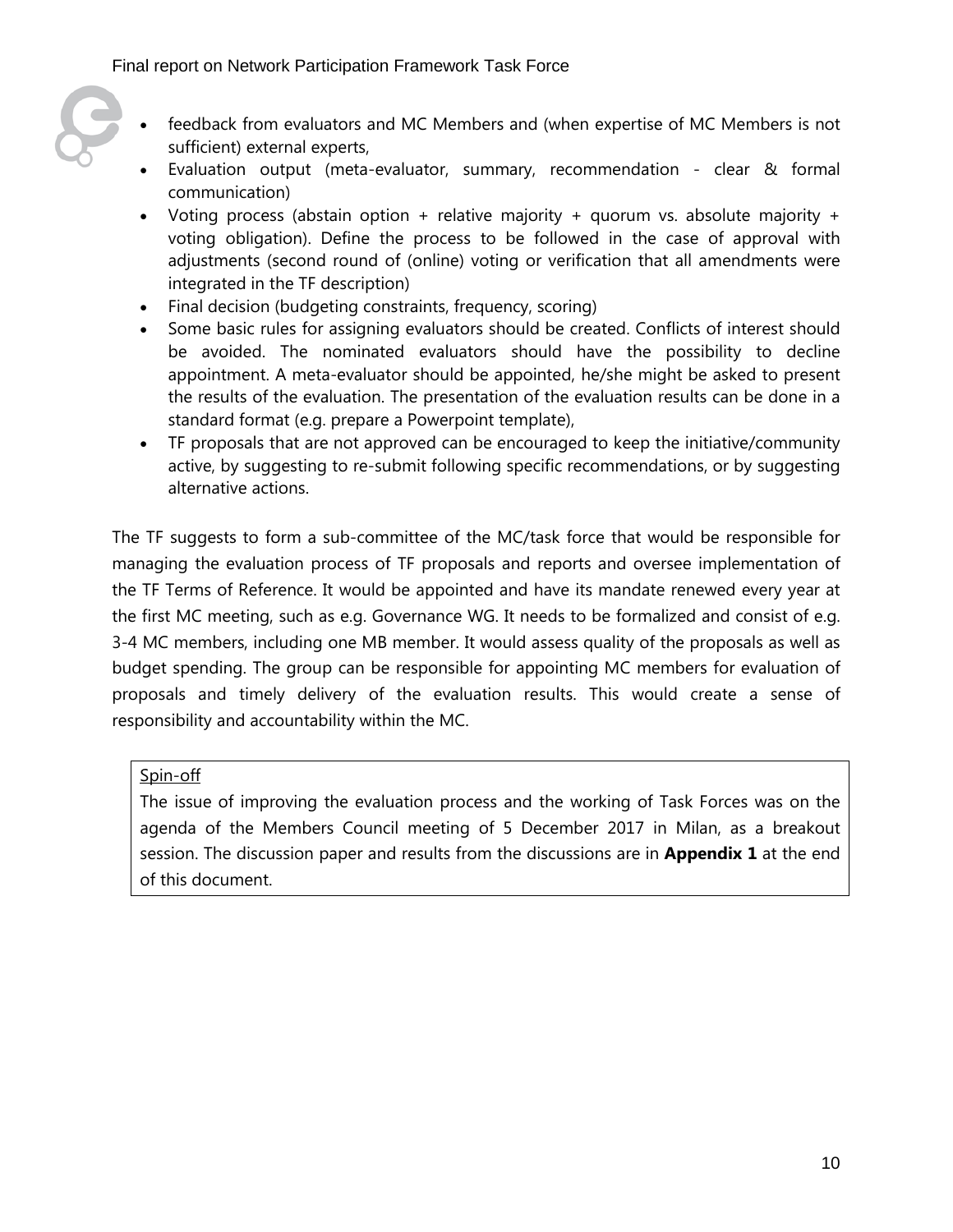Final report on Network Participation Framework Task Force

# 5. Working Groups categorization

Until now, we have had the same name for all kinds of ENA groups. Those that function on a more permanent basis within the Members Council and perform tasks of the Council, get approved/renewed every year by the MC and can be called *Committees*, while more open topicrelated ones such as Data Quality, involving also other ENA members, can be called *Working Groups*:

- Council *Committees* (WG within of the Council, doing Council Business), e.g. Governance, AGM
- Topic, theme development *Working Groups*, e.g. Data Quality, Copyright Policy
- *Communities* / Consortia / Interest groups, e.g. EuropeanaTech, Libraries

A distinction can also be made according to priorities and scope:

- Network Association TFs (e.g. our TF!)
- Network Association WGs (e.g. DQC)
- Other groups
	- o Within the Network Association (kind of defined by the association: members of the groups are persons member of the association), e.g.
		- Network Association Communities (e.g. EuropeanaTech)
		- $e$ tc.
	- o Outside the Network Association (if just because members are not individual persons, formally) , e.g.
		- **Europeana Fashion Intl Association**
		- **Member States**
		- $etc.$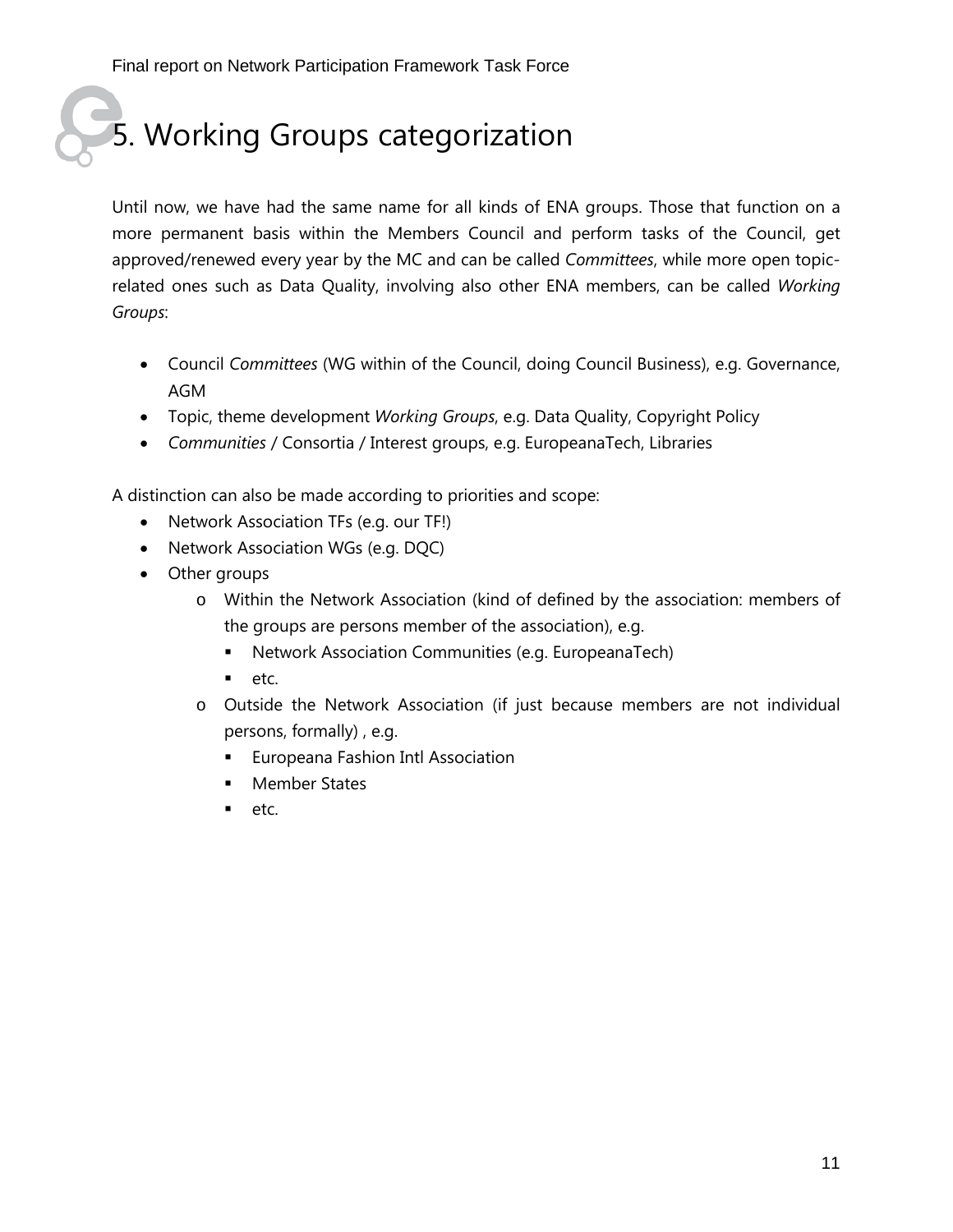## 6. Community structure

There is a consensus that besides TFs and WGs, there is need for a more representative form of participation, which we will provisionally call 'communities'. Some of such communities already exist, such as EuropeanaTech or the IPR community, others have a status of partnership in the DSI projects, such as CARARE or EuropeanaFashion, while still others are seeking their way of collaborating with Europeana, like in the Libraries WG or the Aggregators forum.

An interesting model can be ICOM, which besides its general membership of museums and museum personnel has set up interest groups and sub-community groups in the form of 'international committees', such as the CC (Conservation Committee), CIDOC (Documentation), ICTOP (Training of Personnel), CIMCIM (Musical Instruments), etc. These committees have their own governance and secretariat, they usually meet on occasion of the 3-yearly ICOM General Conference, and often also in between (e.g. CIDOC has annual meetings).

A similar way of working could be interesting for Europeana, with communities:

- Possible characteristics and working of ENA communities:
	- o We don't need complex rules, but simple and flexible guidelines (e.g. minimum number of members, all committee members are ENA members)
	- o Each community can organize/structure itself, but they are best approved/accredited as ENA community by the Council
	- o Ideally each should be followed by a Europeana staff member, who acts as liaison
	- o They can organize themselves to agree on candidate(s) for Council and get them elected, which is how they can participate in the governance of Europeana
	- o They could set up a meeting of their members in conjunction with the ENA AGM (meeting spaces can be arranged e.g. a day before the AGM meeting
	- o They can organize their own meetings and agenda, preferably focusing on their involvement with the ENA and EF
	- o They can formulate proposals for TFs, WGs of interest to them
	- o They can be the environments for negotiating about consortia for other European projects
	- o A community will always consist of persons, but they (the community, or the institutions represented in the community) decide for themselves if the persons are 'official' representatives of institutions (for some communities this may be more relevant than for others)
- This structure can have many benefits: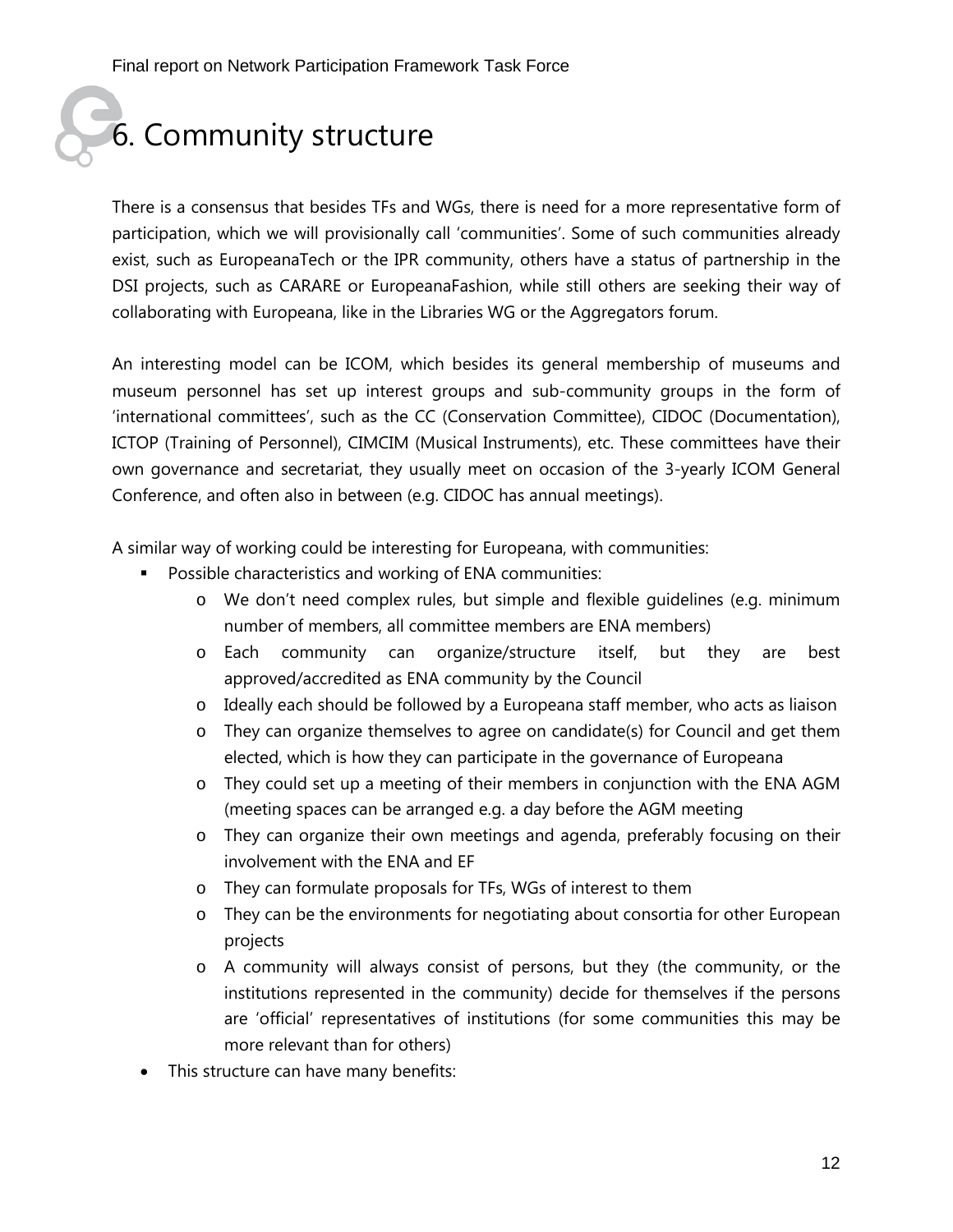

- o Increased participation in the AGM: makes the AGM more attractive because the members can join side-meetings with particular points of interest
- o It can feed the ENA and Council with more concrete feedback from the distinct communities
- o It increases communication about Europeana
- o It helps to achieve better representation of domains/communities in the Council, and potentially in the governance of the Foundation

Suggestions for procedures and interaction with governance:

- The Governing Board can be advised by the ENA and experts/representatives of different communities before having a meeting and making decisions which concern these communities in particular.
- Communities can organize themselves, for example via a paper/call/action to have representatives in the Council.
- The communities would need to be approved by the MC, to acquire a more or less official status in the ENA.
- New members signing up for the ENA, can be asked to choose the community(ies) of main interest, they can then represent that community if they wish to be elected in the MC.
- ENA should avoid having too much of an institutional structure build-up, since the more structured the groups get, the more they will want to be equally represented in the governance of ENA (MC), which would endanger healthy flexibility. Some minimum common working rules are however desirable, even if it were only about naming representatives or governing body.
- Each community can choose a community leader and/or a community coordinator who liaises with the MC and MB. They should bring issues or important updates to the Europeana Foundation Governing board. This also works the other way around.
- It needs to be made clear what kind of support the communities can expect from the Europeana Foundation.
- They could get their own space on Europeana Pro to communicate with their members, though that the Office would be in charge of keeping a consistent tone of voice. They can set up their own mailing list or communication strategy
- As there could be a 'museums' community in the ENA, there could be similarly a Europeana international community in ICOM (museums and ICOM just being an example). Ways of interacting between these groups can be elaborated by themselves.
- We encourage the Library WG to experiment with the community concept and to work out their structure as ENA Community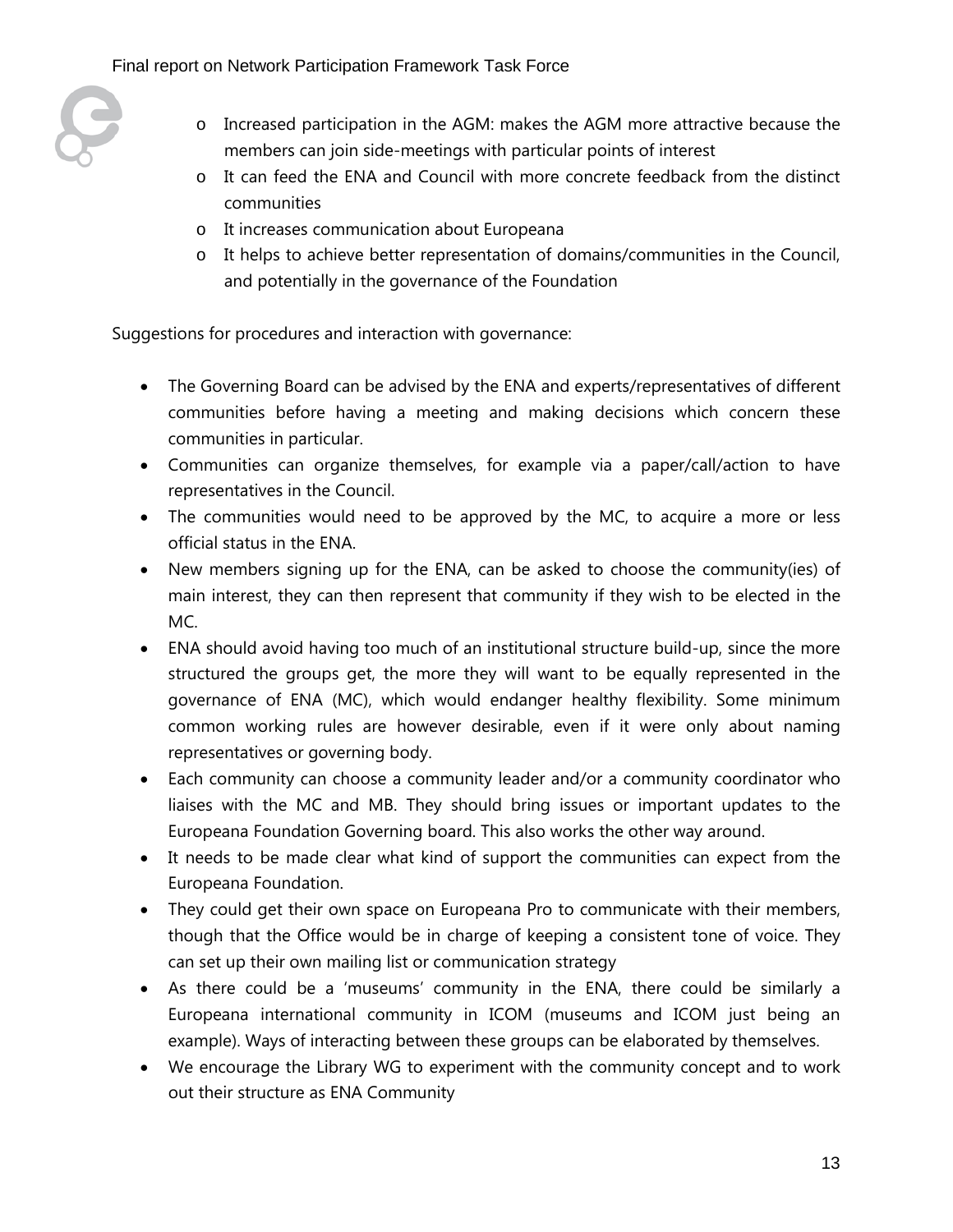

- The aggregators forum could form another experimental ENA community, to verify in how far it is workable and can meet the expectations of the aggregators
- Other existing or new communities can be encouraged to set themselves up as ENA communities: e.g. current DSI partners, EuropeanaTech.

Test Cases: how do we proceed?

The communities model can be set up in a few cases to test the suggested ENA structure and rules and see how it can work.

• Libraries

The new Library WG and community will be the first fresh case study where the proposed structure will be applied.

• Tech/Others

How shall a community like EuropeanaTech approach MC elections and put forward candidates when they already have a core group of Foundation staff, ENA members and independent experts?

#### Spin-off

The issue of communities in the Europeana Network Association was on the agenda of the Members Council meeting of 5 December 2017 in Milan, as a breakout session. The discussion paper and results from the discussions are in **Appendix 2** at the end of this document.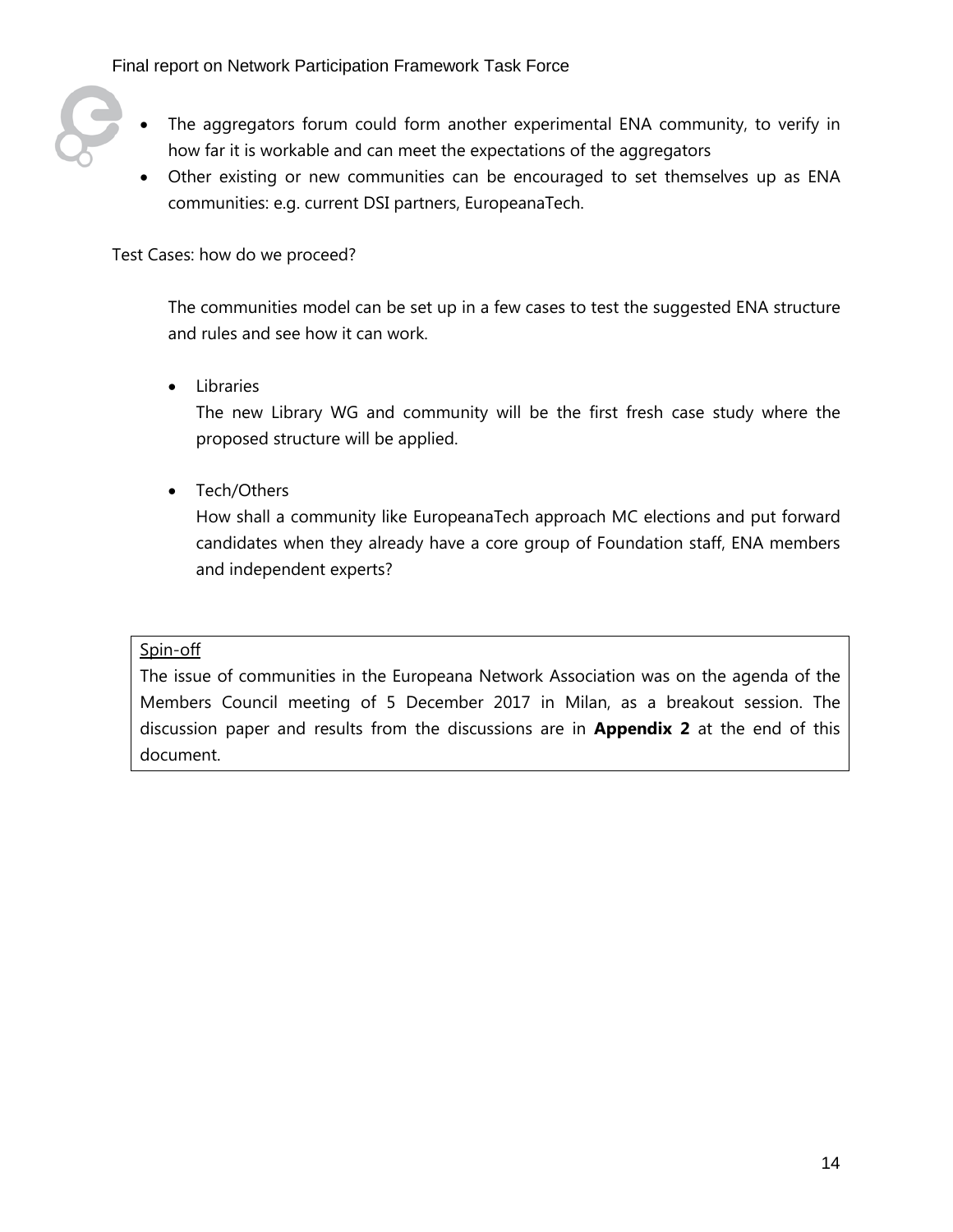# 7. Aggregators

Europeana was formed as a project out of The European Library. In the beginning there were no aggregators, the name applied to entities that collected data from several content providers, e.g. in other projects that provided data to Europeana. If we would go back in time and do it all over, probably the aggregators would now lead the process and they would certainly be represented in the Foundation's Governing Board today.

The AF (Aggregators Forum) has an ambiguous position: it does not belong now to ENA or EF as such. It has an intermediate position.

- Relevant persons and institutions (aggregators) need to be heard and need to have an official voice (institutional) - this could increase the value for Europeana.
- Ideally the AF should be in the position to give strong recommendations if e.g. the Europeana office wants to invest in aggregation software, the AF should participate in that decision.
- This would mean that the AF should have its own structure and governance. This would mean they bypass the ENA.
- The Aggregators can be part of ENA for the sake of liaising and transparency.
- Aggregators Institutions vs. persons Everyone agreed that we need to find a way to make aggregators represented as a group within ENA. At the moment, their group functions in a loose manner and they need clear provisions on who can register as an aggregator/data provider and how such members can be effectively represented in MC/MB/Foundation. A system of accreditation can help.

#### Concerns:

- Shall there be a community only for aggregators, or also for data partners (about 400) people)? It could be one big community for both, having a WG group representing both groups separately.
- ENA can bridge the relations between the Foundation and operators involved in Aggregator Forum. However, some aggregators don't seem to represent their institutions but rather their own opinions, there is a lack of regular communication among themselves, and members don't communicate information back to institutions in their countries.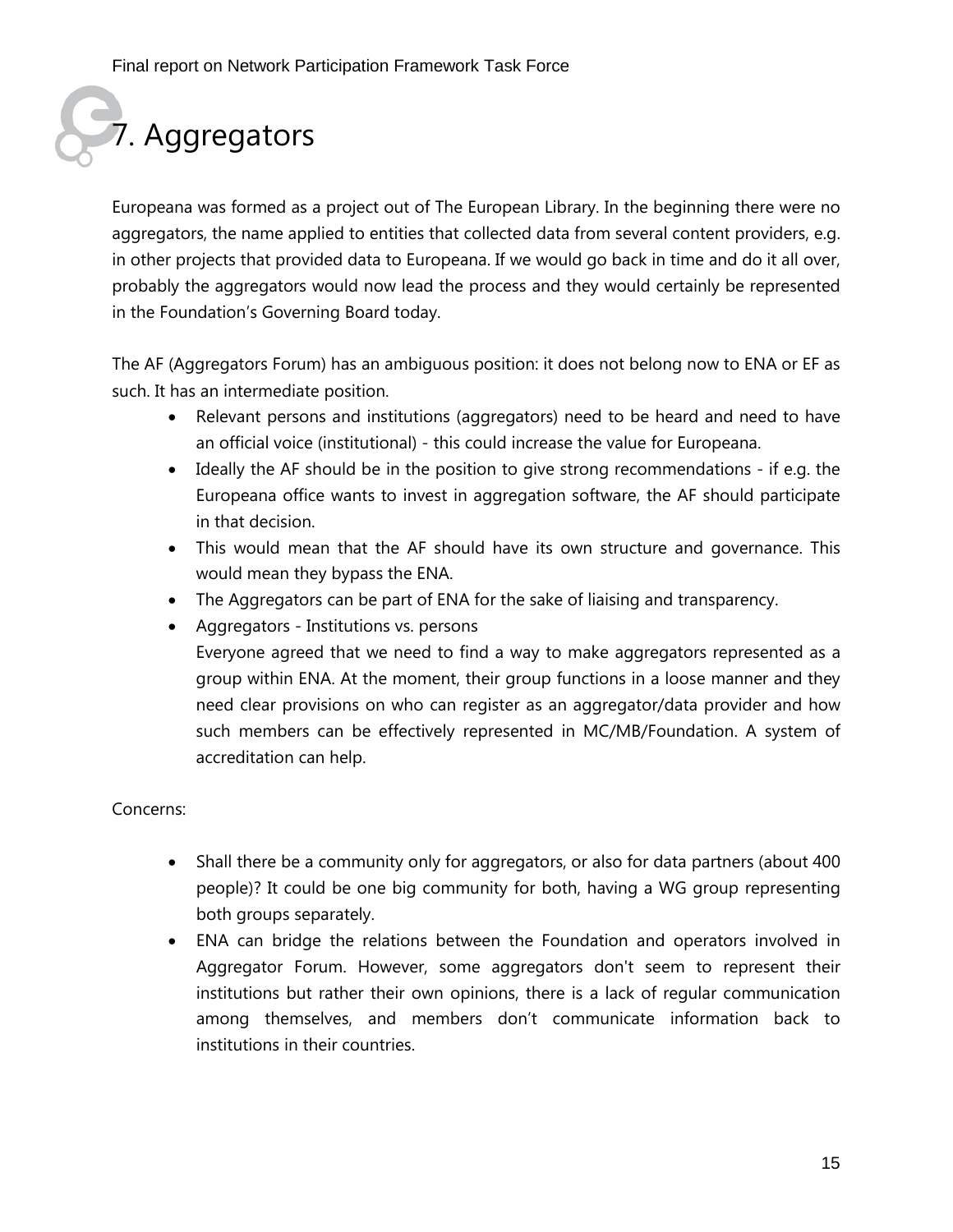- 
- Officially it was agreed that only individuals can be members of ENA (this has been updated in Bylaws), although unofficially many represent interests of their communities /institutions.
- The aggregating institutions are all different so they cannot be commonly defined and can only be represented by individual members. However, it seems that aggregators are often not institutions anyway, but rather projects/initiatives of larger organizations.

#### Spin-off

An Aggregation TF set up by EF, with representatives of different types of aggregators are preparing a white paper on aggregation. This will provide elements for a better structured interaction between EF and the aggregators.

#### Spin-off

The issue of accreditation of aggregators as a more official group was on the agenda of the Aggregators Forum meeting of 2-3 November 2017 in Zagreb, in a breakout session. It will probably be taken up further in the next AF meeting.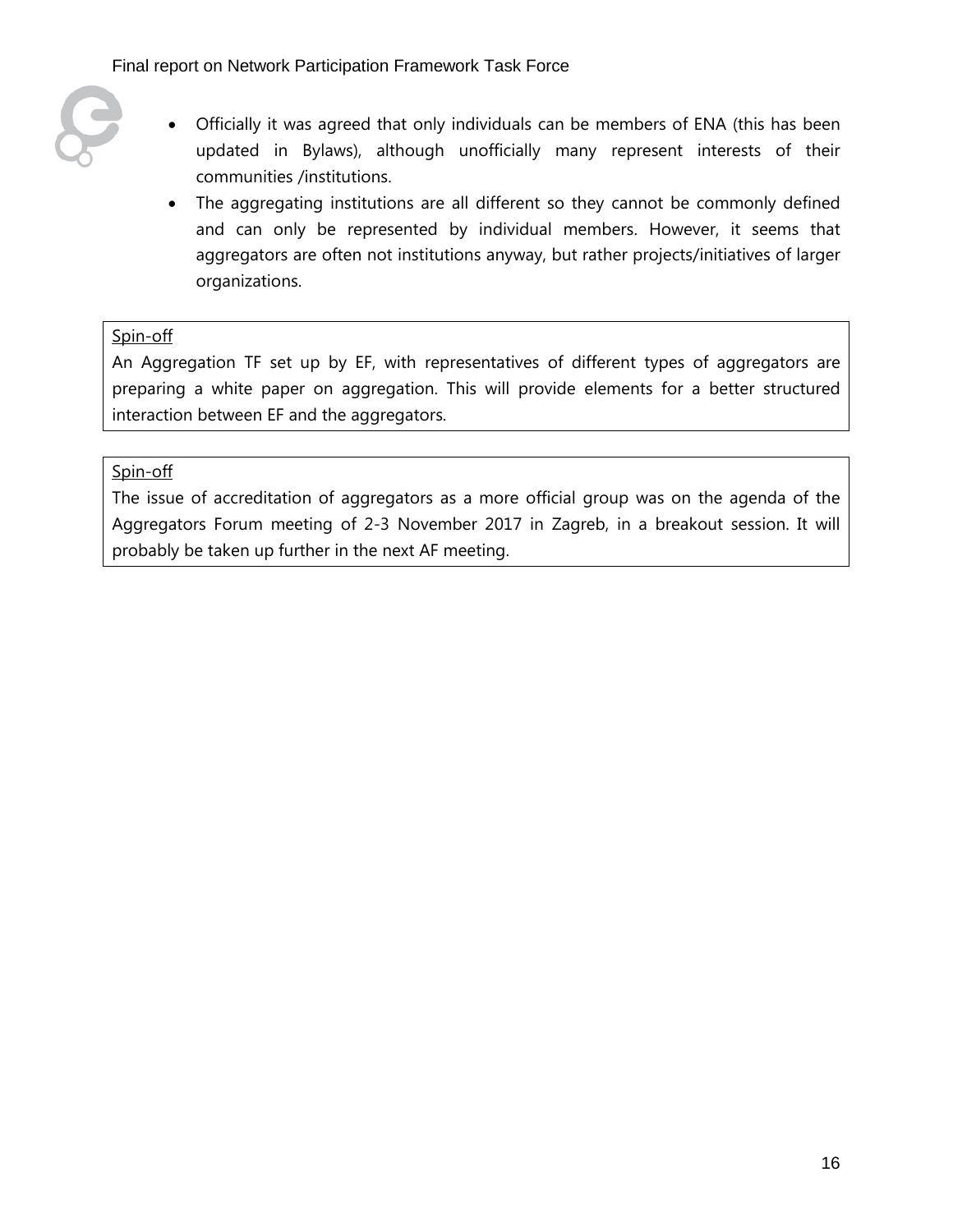

In March 2017 the Expert Group on Digital Cultural Heritage and Europeana (DCHE) was created by the Commission to continue the work of the Member States Expert Group on Digitisation and Digital Preservation (MSEG). It '*will review and discuss policies for digital cultural heritage, notably by assisting the European Commission in monitoring progress and assessing the impact of the implementation of the EC Recommendation and related Council Conclusions*.'[1](#page-16-0)

This means it has an advisory role about what Member States expect from Europeana. This advice is not addressed directly towards Europeana, but to the European Commission, the other side of the funding chain. In principle they are also stakeholders in the Europeana landscape, and indeed several delegates in the DCHE are also members of the ENA, as persons.

The DCHE as such can never be regarded as a 'community' of the ENA, as this could give rise to obvious conflicts of interest. However, a form of interaction (two-way) would be highly desirable.

This Participation Framework TF of the ENA had difficulty formulating suggestions regarding interaction with the DCHE, probably because the structure, role and working of the DCHE is not well known to most of the ENA members. But we would appreciate if the DCHE itself could reflect on the way they would like to interact with the Europeana stakeholders.

<span id="page-16-0"></span> <sup>1</sup> <https://ec.europa.eu/digital-single-market/en/expert-group-digital-cultural-heritage-and-europeana-dche>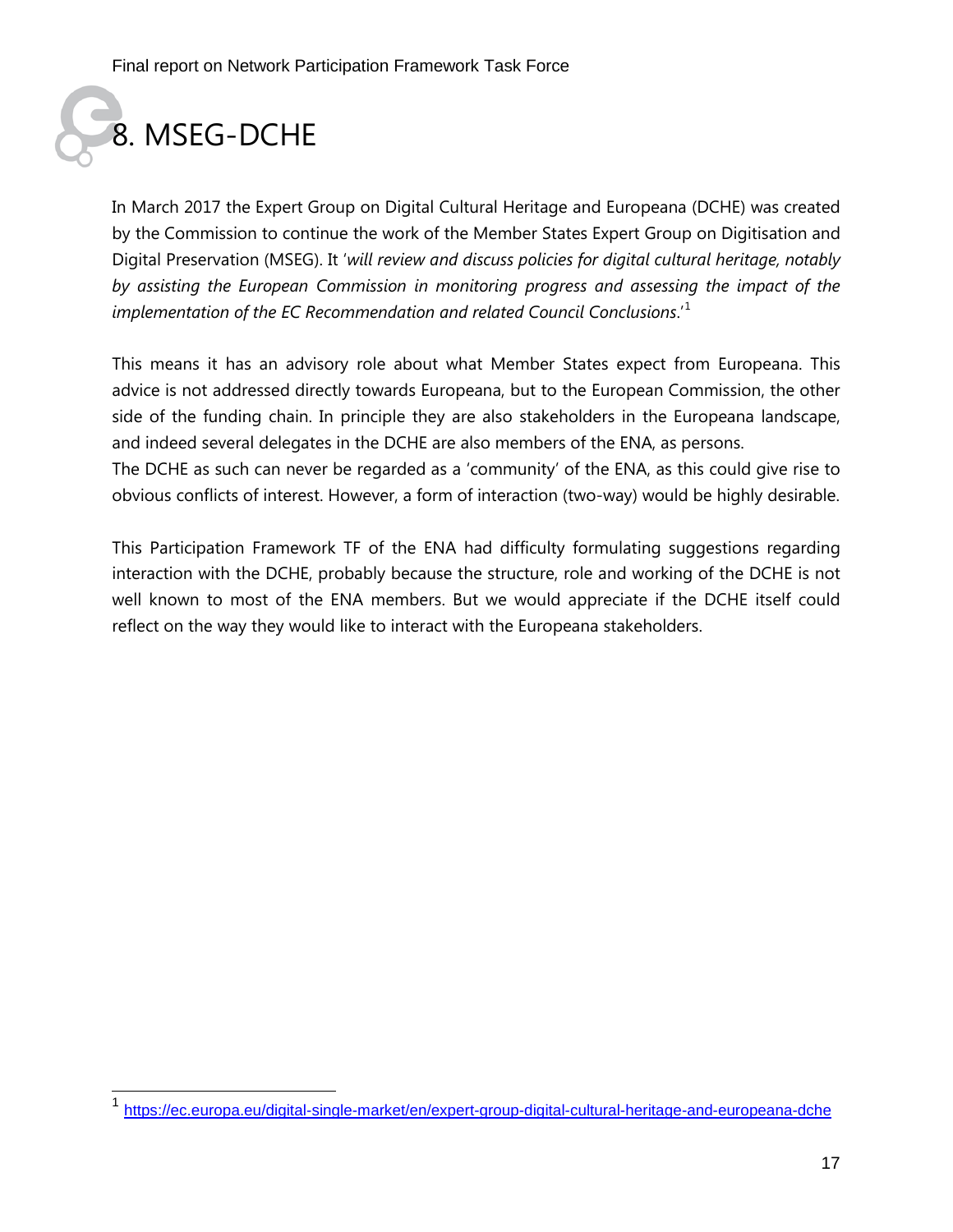# 9. Conclusions

There is no real conclusion to the work of this Task Force. Improving the working of the Europeana Network Association will always remain an ongoing task. Several areas for improvement have been identified:

- The Task Forces evaluation processes:
	- o The approval of proposals
	- o The evaluation of Task Force activity
	- o The proper follow-up of Task Force results
- A better distinction of the various types of Working Groups
- A proper place for sub-communities in the Association
- Specific attention to the aggregators in relation to the Association and the Foundation
- The relation between the Member States (MSEG DCHE) and the Association

Numerous suggestions were made on these issues, most of which are assembled in this report as a basis for further development and implementation. Some have already been taken up by the Europeana Foundation, the ENA Members Council and the Aggregators Forum, such as in the procedure for approval and evaluation of task forces, the structuring the ENA by communities and the accreditation of aggregators.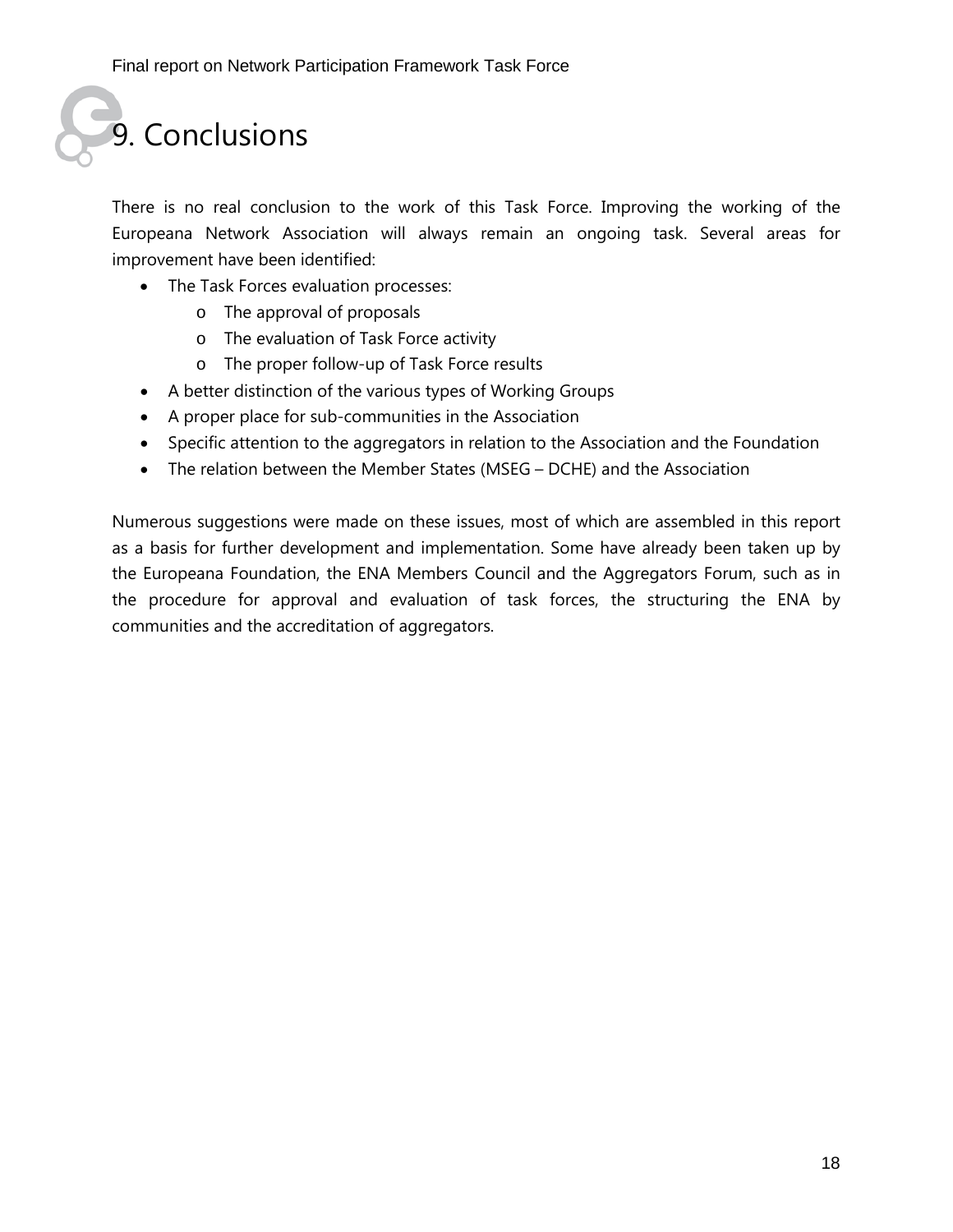Appendix 1

### **Discussion Paper on Network Participation Framework: Task Forces**

(Members Council meeting, Milan, 5 December 2017)

*This is a discussion paper prepared as a proposal document for MC meeting debate on ENA structure from 2018 onwards, based on findings and proposals of the Network Participation Framework Task Force*

The Network Participation Framework Task Force collected information and experience in several environments of ENA and Europeana Landscape where improvements can be made and would be beneficial to network participation. One of the proposals for action / final recommendations of this Task Force is to set up of a *committee within the MC* to manage the the TFs.

#### **Proposal on formation of MC sub-committee/WG on Task Forces**

The-committee of the MC would be responsible for managing the evaluation process of TF proposals and reports and overseeing implementation of the TF Terms of Reference. It would be appointed and have its mandate renewed every year at the first MC meeting, such as e.g. Governance WG. It formally consist of e.g. 3-4 MC members. It would assess quality of the proposals as well as budget spent. The group will be responsible for appointing MC members for evaluation of TF-proposals, and their midterm and final reports. This creates a sense of responsibility and accountability in the MC.

#### **Approval/rejection criteria for proposal, midterm and final report**

There are only a few guidelines for the evaluation process, and the evaluators review proposals briefly without having a lot of information at hand. We need criteria for approval or rejection that look at both positive and negative aspects.

The evaluation of TF proposals and recommendations requires assessment of both the MC to provide a strategy check, and technical experts (Foundation) to assess the applicability based on a clearly defined framework. The office should also take part in the evaluation process to assess how useful TF proposal is compared to past TF work or DSI projects funded by the Commission elsewhere.

So far it has been unclear what the follow-up to suggestions of the MC and end-result of the evaluation should be. There was a proposal for the MC to follow-up on the implementation of the final recommendations via the proposed sub-committee, which would assess feasibility of those final recommendations. The Foundation would assess the applicability of the recommendations in light of work done by the Foundation teams. The evaluation of the final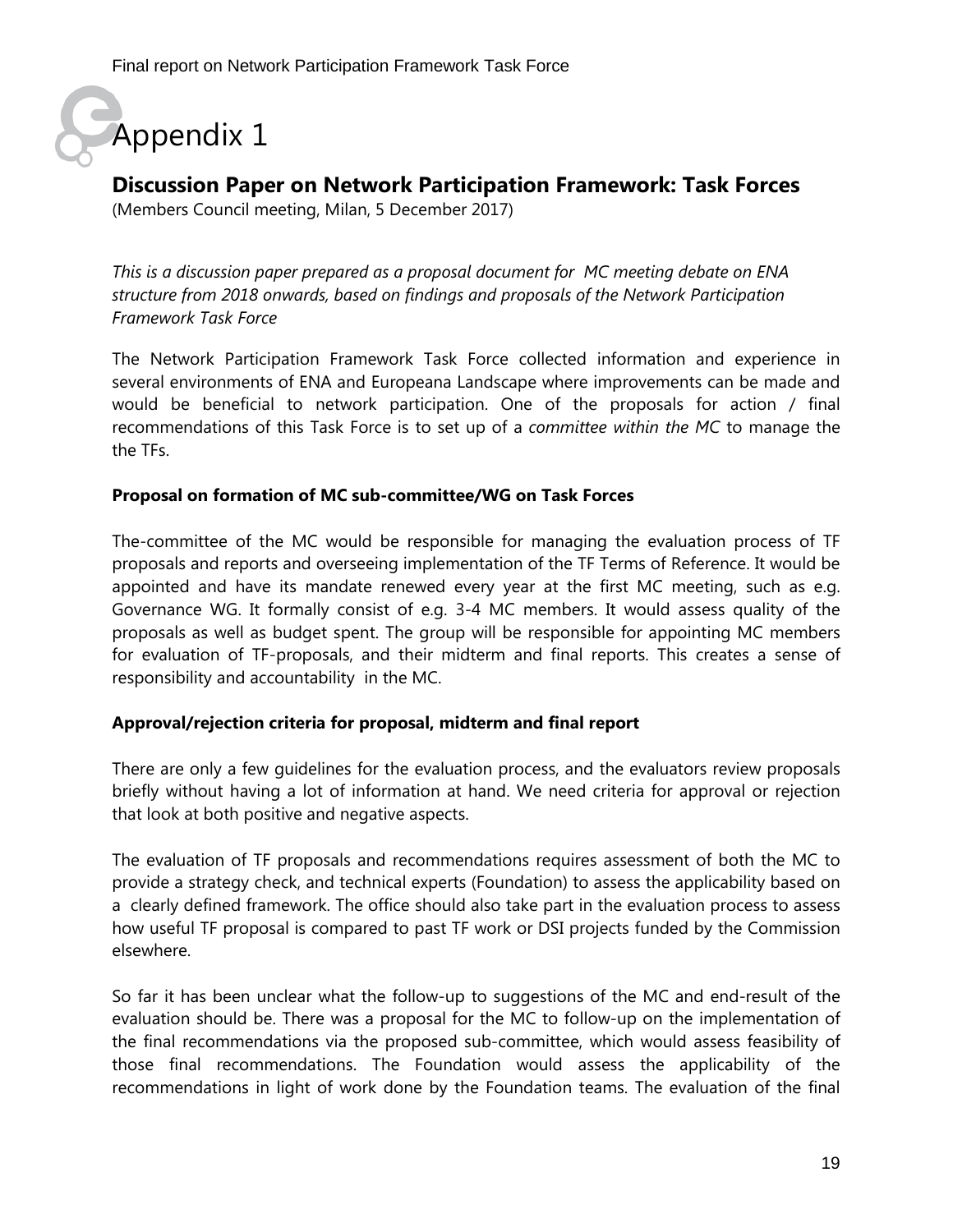reports should not focus so much on the content, but should rather look at whether there are sufficient opportunities for practical implementation.

*Open discussion points for the MC breakout groups:*

 $\rightarrow$  Shall we have a MC sub-committee on Task Forces in place? If so, with what:

- tasks managing the evaluation process of proposals and reports, oversee the implementation of Terms of Reference
- composition 3-4 MC members + Office member
- criteria for approval/rejection

 $\rightarrow$  Deadline for submission of TF proposals: 2x a year, 1 month before every MC meeting (this is related to the current funding structure to ensure that the money is used. Reason for short deadlines is to fit in with the project funding).

### **Summary of the discussions per group:**

#### Group 1:

The group proposed 'Connecting to Open Infrastructures' as a new idea for a Task Force; and to have three types of Task Forces in place – two coming from ENA, one from the Europeana Office:

- 1. Addressing topics related to the current Business Plan (e.g. Impact and Migration Task Force)
- 2. Exploratory Task Forces for the next Business Plan
- 3. Ad-hoc Task Forces engage in urgent matters, using the expertise of the Network (paid for outside of the ENA budget)

The Task Force evaluation process should be restructured so that there are 5 MC members in the Task Force Evaluation Committee, with no need to wait for approvals at the MC meetings.

#### Group 2:

The group agreed that the Task Force Terms of Reference should address the following issues:

- Describe the role of Task Forces towards fulfilling the Business Plan
- Automatically reject Task Force proposals that do not meet the criteria
- Implement consequences/fallback plan if a Task Force does not follow the ToR/does not meet deadlines
- Define and clarify criteria for implementation and evaluation of Task Forces, including their best practice examples.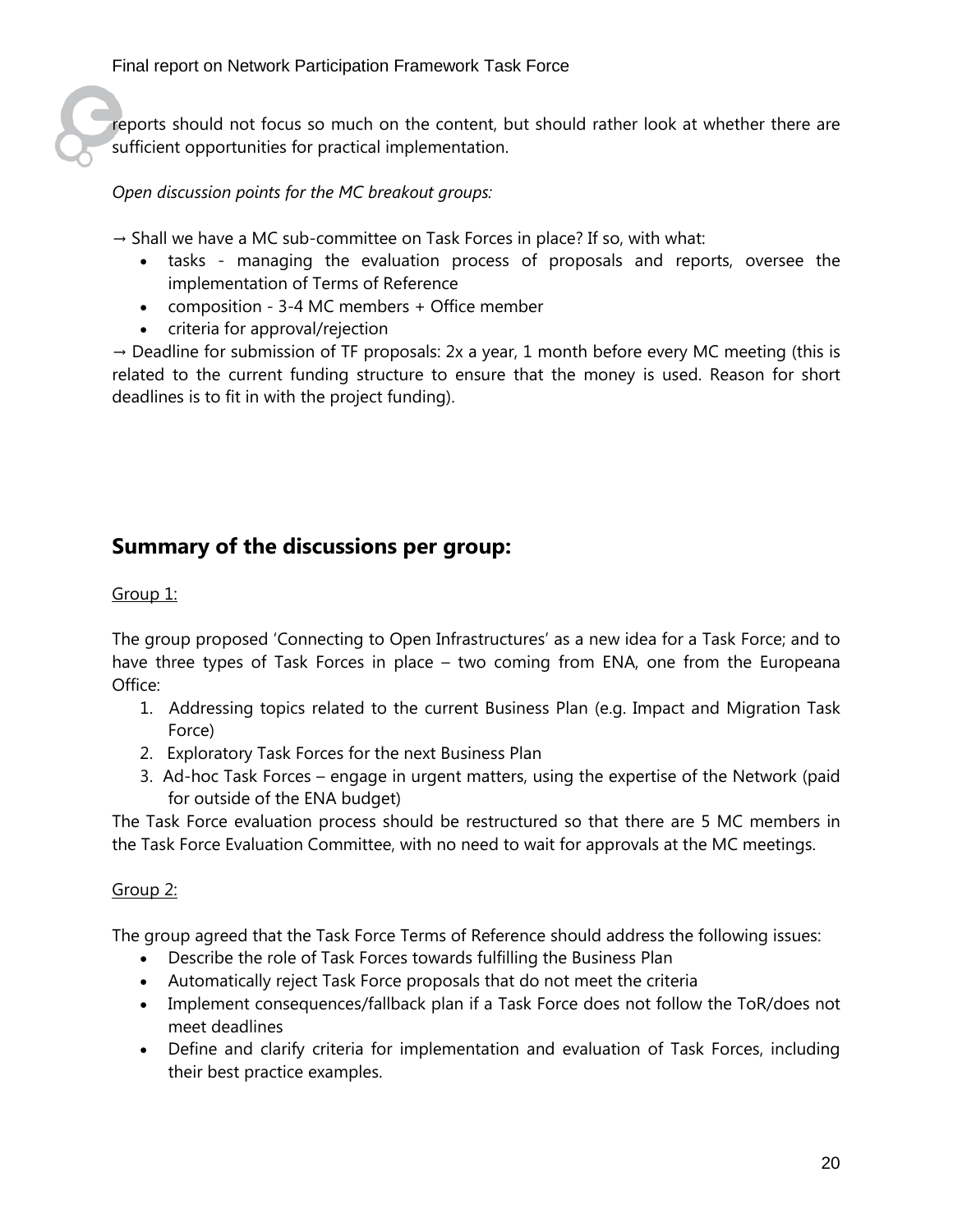Group 3:

The group agreed that the Evaluation Committee should be created in order to make the MC members more involved in the coordination of the Association activities and guarantee better results. The first task of such Committee should be to evaluate current Terms of Reference.

The group proposed the following Ideas to ensure the implementation of final recommendations:

- Promotional poster sessions at the AGM
- Use of channels like ENA newsletter and mailing lists
- The final recommendations themselves should include suggestions on how to maximize the chance for their implementation.

#### Group 4:

The group proposed a new Task Force idea: creating/evaluating a new framework/package for students/tourists to be able to create (semi-)automated exhibitions online that Europeana could use.

The group agreed that Task Forces:

- Should be related to the Business Plan, and address practical, often times technical matters such as monitoring of progress of software and infrastructure development
- Be a strategy to involve ENA members in activities of Europeana
- Have an MC member appointed as a rapporteur who would be held accountable for results during meetings, or transfer of knowledge when needed.

The evaluation process needs to be re-thought, with the forms being more specific and adjusted for every proposal, making it more guiding and inclusive. The evaluation need more points and members should come from different background - new Network members could be asked to fill in a more sophisticated form when registering, and specify their set of skills and interests. Some Councillors agreed with the ideas of having an Evaluation Committee of 5 MC members, while others did not. The group suggested to give the MC some time to think about it and offer a concrete proposal of how such Committee should function as a way forward for Task Forces.

• UZ, MW, GA, VJV, VK, SB, JK, SG, KG - volunteered to come up with/discuss the proposition.

#### Group 5:

The group agreed that Task Forces serve a dual purpose for Europeana:

1) they are the way for the Network to influence Europeana's operation, policy, strategy and direction;

2) they are a method of Europeana to fulfil requirements of the Business Plan and DSI Tender.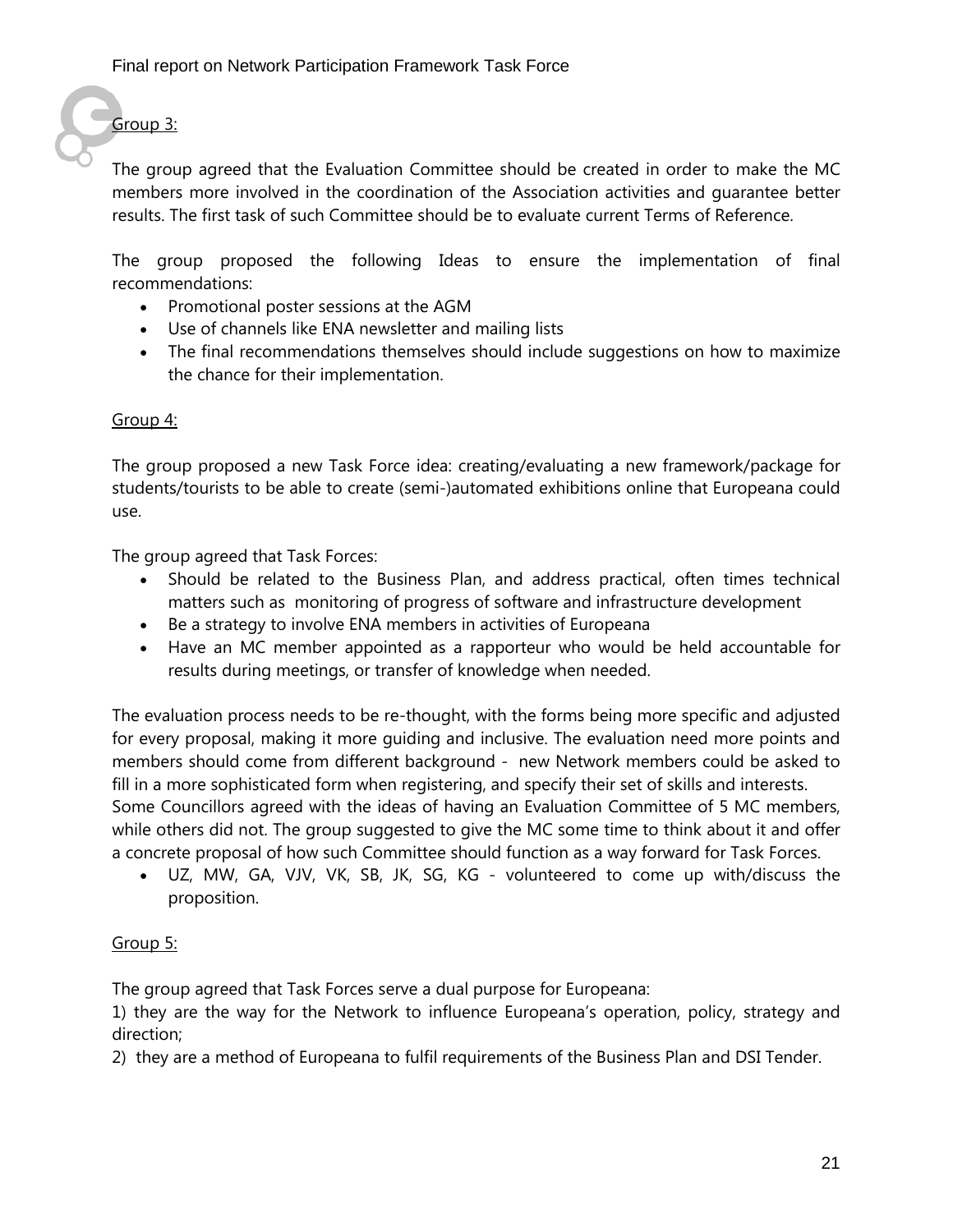It is the sole jurisdiction of the MC to evaluate, approve, or reject them. The current process for proposing and approving the Task Forces is not completely fit for purpose. According to the group, there are the following issues:

- Task Force proposals are only submitted twice a year and the proposals are of mixed quality and quantity
- The MC is not in a position to satisfactory evaluate the (implementation of their) results
- There is no proper accountability of the budget for Task Forces
- The need for Task Forces does not adjoin with the timing of an MC meetings
- Delivery of reports and evaluation process need to be substantially improved.

The group agreed with a Committee that would be responsible for the process of setting up and approving the Task Forces, and evaluating their results. The Committee would facilitate the MC to allow for a proper process of decision making. It would not, however, make the decisions on MC's behalf. The Committee could consist of one MB member (UZ, chair), 2-3 MC members, and the Network Coordinator. Task Forces deliver midterm or final report to the MC latest 2 weeks before each MC meeting. The report would include an evaluation of the Office of how the Task Forces results may be implemented in Europeana's operation and policy. Task Forces that do not provide a report would not be allowed to spend money until the following MC meeting (Responsible: TF Chair, Accountable: MC member).

The following action points were derived from these discussions:

*→ to come up with a concrete proposal for a Task Force Evaluation Committee set-up to be consulted with UZ, MW, GA, VJ, VK, SB, JK, SG, KG, and put in practice by the first MC meeting of 2018.* 

*→ to restructure the Task Force Terms of Reference and overall evaluation process, clarify criteria for their implementation and evaluation, and adjust their forms.*

*→ to consider the use of channels like Europeana newsletter and mailing lists to promote Task Force recommendations.*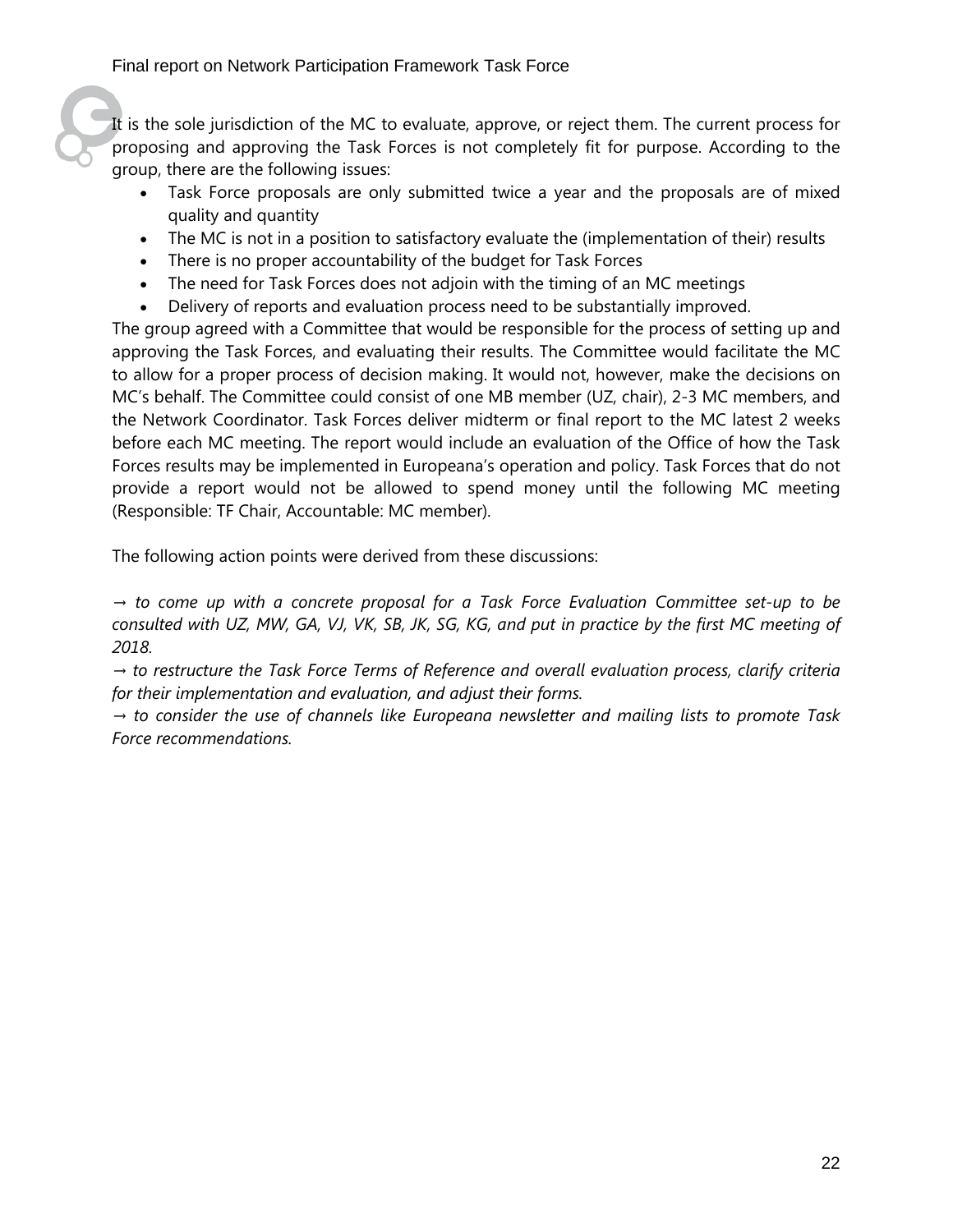## Appendix 2

### **Discussion Paper on Network Participation Framework: Community structure**

(Members Council meeting, Milan, 5 December 2017)

*This is a discussion paper prepared as a proposal document for MC meeting debate on ENA structure from 2018 onwards, based on findings and proposals of the Network Participation Framework Task Force*

The Network Participation Framework Task Force collected information and experience in several environments of ENA and Europeana landscape, where improvements can be made and would be beneficial to the participation of Network members. Several processes were looked at, problems identified, and suggestions collected for improvement in terms of governance structure of ENA, and rules for the functioning of its communities, Working Groups, and Task Forces.

One of the proposals for action/final recommendations of this Task Force is to make ENA function under a *community structure*, i.e. have a set of active Network communities formed around common interests and steered by Working Groups as core. The newly established Library Working Group has been proposed to be used as a test-case for this community concept.

#### **Why should we set-up communities?**

Based on the Network Participation Framework TF recommendations, the Network can be reshaped around the *'communities' of interest.* Having such communities, gathering hundreds of Network members around a common area of interest, makes the Network membership more rewarding. It also builds on key ENA membership benefits - cross-domain, cross-topic and cross-country cooperation on all kinds of subjects that its members wish to raise. This, in turn, allows the Network to expand and work towards the goal of having a 'network of networks'.

#### **Categorization of communities and Working Groups: community structure & rules**

When ENA members sign up, they can indicate their specific interest and expertise (Tech, IPR, library, audiovisual media, aggregation etc.) and thereby choose the community of main interest and participate in that community .

The **Working Groups** (WG) work on a long-term basis to address ongoing activities and issues of continuing relevance of the communities of the ENA. They consist of actively involved community members (up to 50 technical group of experts), who help ENA define the issues of importance, drive its agenda, and steer the larger community via various communication channels. These members, presumably having a working knowledge of the issues in their communities at stake, are invited to work on documents,. Each community will have a WG as a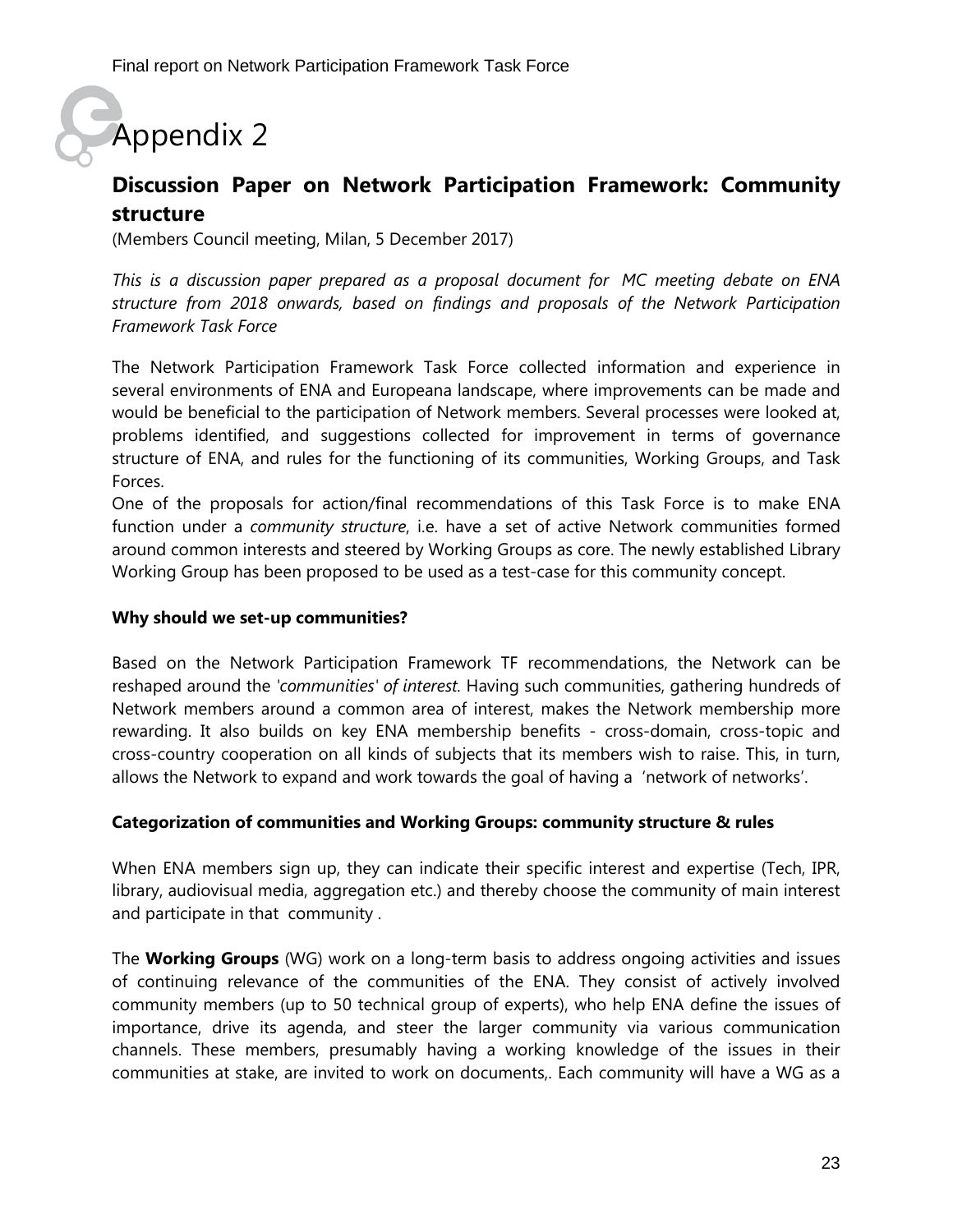representative body that leads the community, and makes sure that relevant subjects get discussed, consulted and approved (if necessary) by the community.

A **community** can have a lot of members (no limit) - these are the people that are kept informed via Pro website, via regular emails and newsletters, and can be mobilized on specific occasions for campaigns, to test products, etc. They don't need to engage in regular work flows unless asked to do so.

Communities can have their own organizational logic and a lightweight terms of reference clearly outlining their purpose within the ENA. They can function under flexible rules that would allow them to choose how to organise their work. The communities would also need to be approved by the MC and have a WG with MC representation to steer it. We already have Tech community, IPR community, and Library community, so other communities formed around specific domains (museums, archives, audiovisual etc.) could follow, based on need and unique position.

Each WG representing a community shall appoint contact persons in at least 2 roles: *community manager* and *MC liaison*, the latter who represents the group in the MC. The Pro website can be used as a communication tool, where the WG and its community has their own dedicated space that the Office would be in charge of (to ensure the consistency of Pro). The extent of support a community can expect from the Foundation shall be further specified and depends on need and ambition of the community. We do, however, expect this to be rather small.

*\* The proposed structure however does not imply that every WG necessarily needs to have a community around it - there will still be WGs functioning with less members and without communities, such as #AllezCulture or Governance WG.*

#### **Example of a community + Working Group setup: Library Working Group**

The proposed community structure and rules can be piloted with the [Library Working Group](https://pro.europeana.eu/project/library-wg) and a connected community.

The main purpose of this WG is to facilitate a continued discussion on topics of relevance to libraries and library professionals represented in ENA and address any library-related Europeana activity or issue, such as aggregation of library content to Europeana, mapping of library metadata to EDM, use and reuse of library materials on Europeana, and engagement of libraries with Europeana. The actual scope of work will very much depend on preferences and priorities of the members. The Library WG will also provide an opportunity to give feedback on key Europeana documents, get involved in projects such as the "Rise of Literacy", and become a source of best practice, guidelines, white papers and other relevant information. The WG will be the first of its kind, set up to tackle the issues of importance to one distinct cultural heritage sector. It therefore has the capacity to create a vibrant and inclusive community of library professionals and a platform for engaged discussions – following example of Europeana Tech and Europeana IPR. The main communication channels of the WG will be the Basecamp, email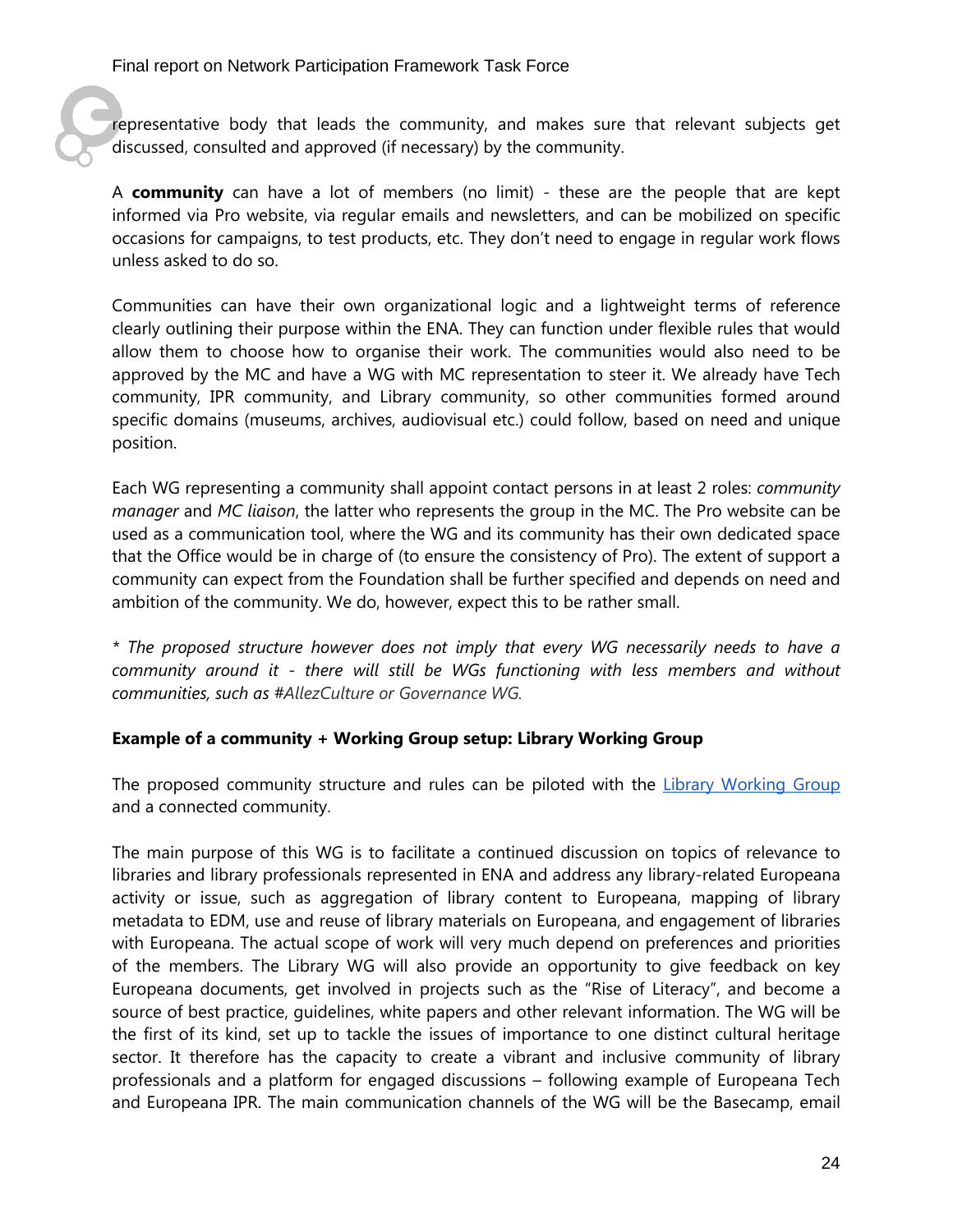and newsletter, with most of the work being done virtually. External communication will be done via Pro. The community might have up to 400 who have indicated an interest in libraries during registration for ENA membership.

*Open discussion points for the MC breakout groups:*

 $\rightarrow$  What communities shall we have in place?

- topics (sector/subject)
- activities
- Delivered results / impact they should have for ENA

----------------------------------------------------------------------------------------------------------

#### **Position of the Aggregator Forum**

The Aggregator Forum will continue functioning as a separate body outside ENA. It operates at organisational rather than individual level. These organisations allow the aggregators and Europeana interact on topics of mutual interest. It should ideally be a forum for itself, working as a ecommons, with possibly a more formal structure in place. People who work for aggregators can however also be part of ENA as individual professionals. As such they are free to form their own ENA community, and influence policy and operation of the Europeana, but any consultation with the aggregators (e.g. DEA revision) should be done formally via the Aggregators themselves,

In this way, the Network members represent Europeana in their own institutions/field of expertise and at the same time, have the opportunity to get more involved with Europeana itself.

### **Summary of the discussions:**

(Members Council meeting, Milan, 5 December 2017 – From the minutes)

*Summary of all the discussions on ENA structure and set-up:*

The structure of the democratic governance model should be used to strengthen communitybuilding in the Network and provide incentives for its members to actively participate. How should the dialogue/engagement in the communities be fostered?

 $\rightarrow$  look at Wikipedia community as an example: the platform feels open and democratic, but it requires dedicated administrators and truly engaged and active contributors.

Each MB member can champion a key area/community defined by the Network (e.g. IPR, Tech, Impact, data quality). Such key areas should be interoperable and defined as 'a problem to solve' – challenges that all Network members share an interest in facing together across the sector. These communities should be based on diversity of interest, and related to professions,